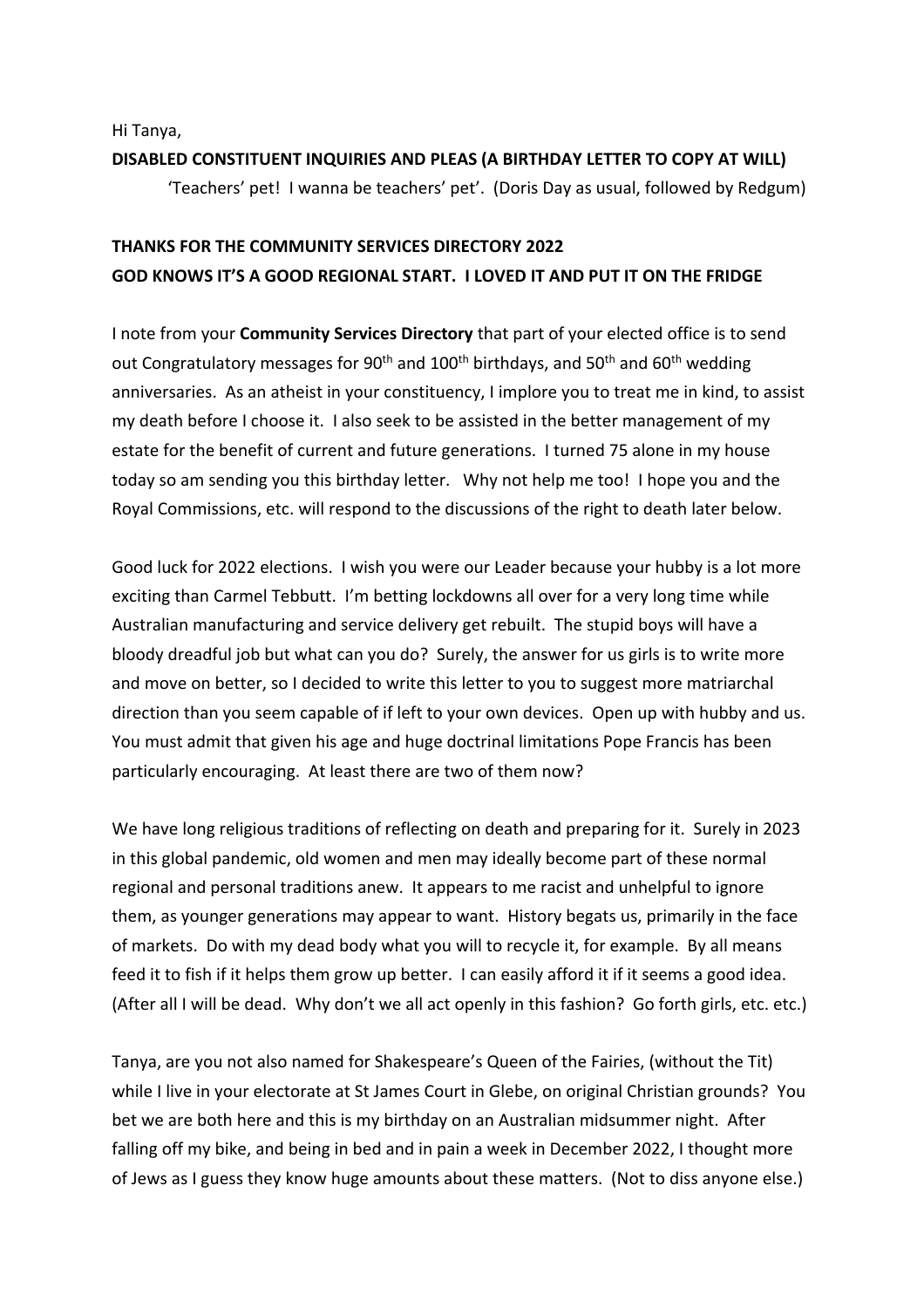# **I ADDRESS KEY NSW ASSET MANAGEMENT MATTERS LATER, TO SHARPEN WIDER UNDERSTANDING AND VOTING IN THE NEXT ELECTION STARTING WITH THIS PLACE AND TIME FOR YOU, ME AND THE ENVIRONMENT AROUND US (GIVE ME BETTER MEN TOO)**

In December 2022, I was in bed in great pain for seven days from falling off my bike. I had bought it to celebrate the return of Lord Mayor Clover Moore and various henchpersons when all light rail, trains, buses and ferries had also been withdrawn on safety grounds or apparently gone on strike to start rebuilding Australian transport and manufacturing, perhaps. That will take many years at the best of times, with lots of lawyers and IT being legally shoved down our necks in the intervening period, whether they appear to be any good for any other than top patriarchal professional purposes or not. The thoughts of mortality, disability and further loss of autonomy my fall caused, also prompted me to reach out to you as my elected representative and a woman who naturally has the regional or family view that the man normally claims to defend. As a woman, help me to die nicely.

Can we try them? (Maybe the Horse will Talk?) After I fell off my bike, my painful time in bed made me think more than usual. Hence my birthday letter to you and the others. A couple of nights prior to falling I had addressed current Royal Commissions into disability and suicide, which I again attach. I now ask questions about making my will and killing myself when I want to go, begging for your help before the 2022 elections, as is my right. I do it as it seems the right thing to do. Indeed, the more people helping me in this bid for autonomy the better as it is necessary for the development of what American voters call 'character.' I was never a fan of Hawke or Keating in that Department, unlike many, I guess.

In my birthday letter I also ask you for a present which it should be in your power to give  $$ an Apple. (If not, we appear fucked, for reasons addressed later. In our related intellectual traditions of time and place, which you have so ably represented as a woman, I have always wanted to be part of death with Nixon Apple. You may recall he was the Queen's and national honours pick in 2019 and 2020 respectively, for services to superannuation and trade unions, working for the AMWU and ACTU. A nod is as good as a wink, etc. etc. etc?

I doubt you ever knew, but Nixon was my defacto for ten years when he lived in Sydney. I urge you to bring him here as he and his new wife and friends have ignored my obvious overtures and pleas for meeting and discussion for many years. (They show me pokerfaced, walled off shit.) This also pisses me off because when Nixon first went to Melbourne,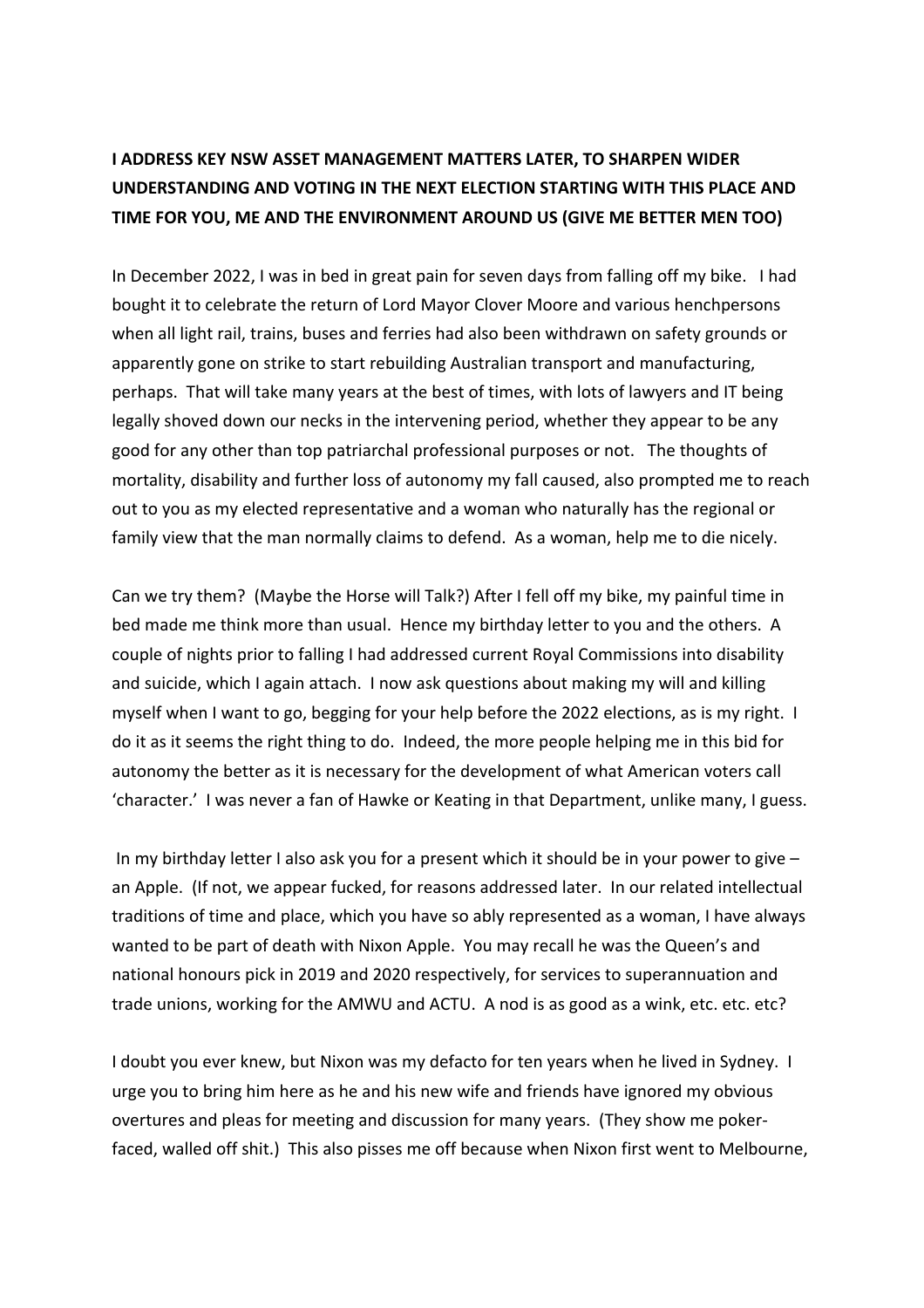the ALP darling venture capitalist, Bill Ferris, asked his secretary to ring me up and find out his new address. I immediately gave it to her as it was the right thing to do. I harp later.

The environment always knows before one does. I have learned this best in retirement from work since 2007, to live at home on the strata committee. I had been on it at St James Court since 1994. I address real estate agents and death crucially with you and others, as I discuss in submissions to current Royal Commissions on disability and suicide respectively. As Elliot Perlman pointed out, in his novel on sexual harassment in Melbourne, **Maybe the Horse will Talk**. (2019). (One normally assumes because no one else will.) In NSW I guess we preferred **Hell Has Harbour Views**, on workers compensation. However, as Judith Lucy wisely reported to Julia Zemiro on ABC TV, her personal tactic for life meant learning to mine hers better. Too right. (I could have warmed more to **Kenny** but he could do it again as plumbing, construction, power, waste and other delivery appear crucial for future life.)

Tanya, I hate the Western tops as you are represented largely by feudal lawyers and their financial forces, speeding up lies and inequality through new IT forces. I explore these matters with you below and attached in a top housing environment, also admiring others.

Carol O'Donnell, St James Court, 10/11 Rosebank Street, Glebe, Sydney See more attached, on www.Carolodonnell.com.au and in **Power Loving** (2020).

### **HOUSING AND RELATED ESTATE MANAGEMENT MATTERS BEFORE I DIE, PREFERABLY BY MY OWN HAND WHEN I CHOOSE: DO YOU KNOW OF PEOPLE WHO CAN HELP ME DO SO?**

**IF THEY COULD DO IT FOR BOB HAWKE IN THE NIGHT BEFORE THE ELECTION, SURELY, THEY SHOULD OFFER IT TO ME. WHO ARE THEY AND HOW DO I FIND THEM? I DON'T KNOW BLANCHE FROM A BAR OF SOAP SO PERHAPS YOU MIGHT ASK HER. (THEY SEEMED VERY CLOSE WHENEVER SHE SPOKE BUT OF COURSE YOU NEVER CAN TELL)**

As I write to you on my birthday as a 75 year-old woman who had one child, of whom I am proud: *My will is simple, what can a lawyer do except bugger it up to meet the needs of an outdated and growing adversarial crowd of silently stopped liars, many of them smiling?* Any can freely see my will, and so I express it here, fittingly, on my birthday. Frankly, you can receive it any way you like. (Tell this to the trolls in construction, cuddling up to the good people of Annandale, depicted on big posters near the Crescent. God it's a concrete jungle out there, as we all say to each other, locked up sick like me from falling off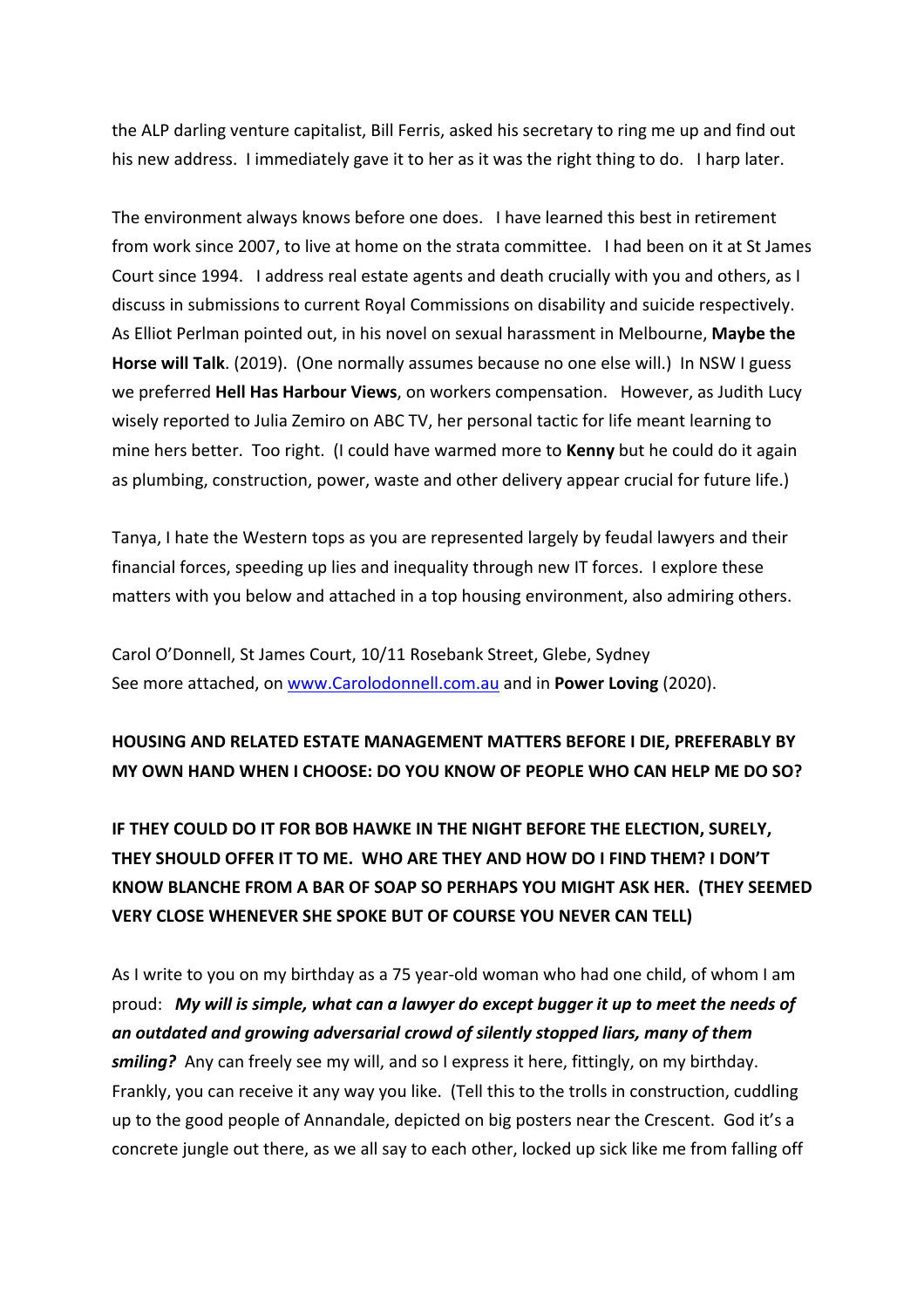a bicycle, and so used to lying in bed in pain or reading or watching TV and thinking of making my will. It seems by far the most useful thing for me to do now, with Covid come.

My first question to anyone reliable is: **Do I need a lawyer to make a will stating I leave my entire estate to my daughter, and signing and dating it? If I do or should need a lawyer – Why?** I say this as my daughter knows me better than anyone else and I trust her to try to look after my needs better than anybody else. I made her my **Enduring Guardian** when I was a member of **Dying with Dignity**, for example. We filled in and signed forms provided by the NSW Health Sydney Local Government District to that effect. I have a card making clear she is my Enduring Guardian, (apparently from the NSW Trustee and Guardian), in my purse. My daughter and I remember our obligations to each other, but will others? (Tanya, I'm sorry to say I very much doubt it because of all the nasty stupid guys who won't see us.)

We are simple people, so keep it simple, Stupid. Tanya, why not try to help us constituents out for a change with clearer and more helpful information, instead of keeping mum for your more gormless brothers? (No names no pack drill!) You would surely be foolish, for example, not to pass this on openly to your husband, who comes from a top Australian Labour Party (ALP) tradition in the current NSW Liberal coalition government. God knows why Premier Dominic Perrottett keeps having children and what good it does him and his wife. They appear maniacally keen. You might take all these issues up together, and tell us the results because he seemed surprisingly inviting at the National Press Club on ABC TV.

We have been spoilt for choice on recent TV which has also shown the great movie I had never known about before, **The Special Relationship** (not just between the Blairs and Clintons) and **Primary Colours**. These lawyers are primarily representatives of feudal forces which historically warmonger for a living, selling arms easily in secret, legally or not. If you can't do anything about this kind of thing here, what is the point of women like you? (Ruth Bader Ginsberg was just another convenient Jewish woman married to a tax lawyer to me.)

According to a recent AFR article, former Labor prime minister, Kevin Rudd, has criticised the nomination of competition litigator, Gina Cass-Gottlieb. She follows Rod Sims, as the next chairwoman of the Australian Competition and Consumer Commission (ACCC). Apparently, Rudd did so because of her long-standing ties to Rupert and Lachlan Murdoch's media empire. I know they prefer to hold these top legal, professional and academic appointments fairly tightly within the few normal family bosoms, who also sent their kids to expensive single sex private schools. However, I fear the woman's appointment is generally unlikely to open things up to greater general understanding, speaking on their usual past,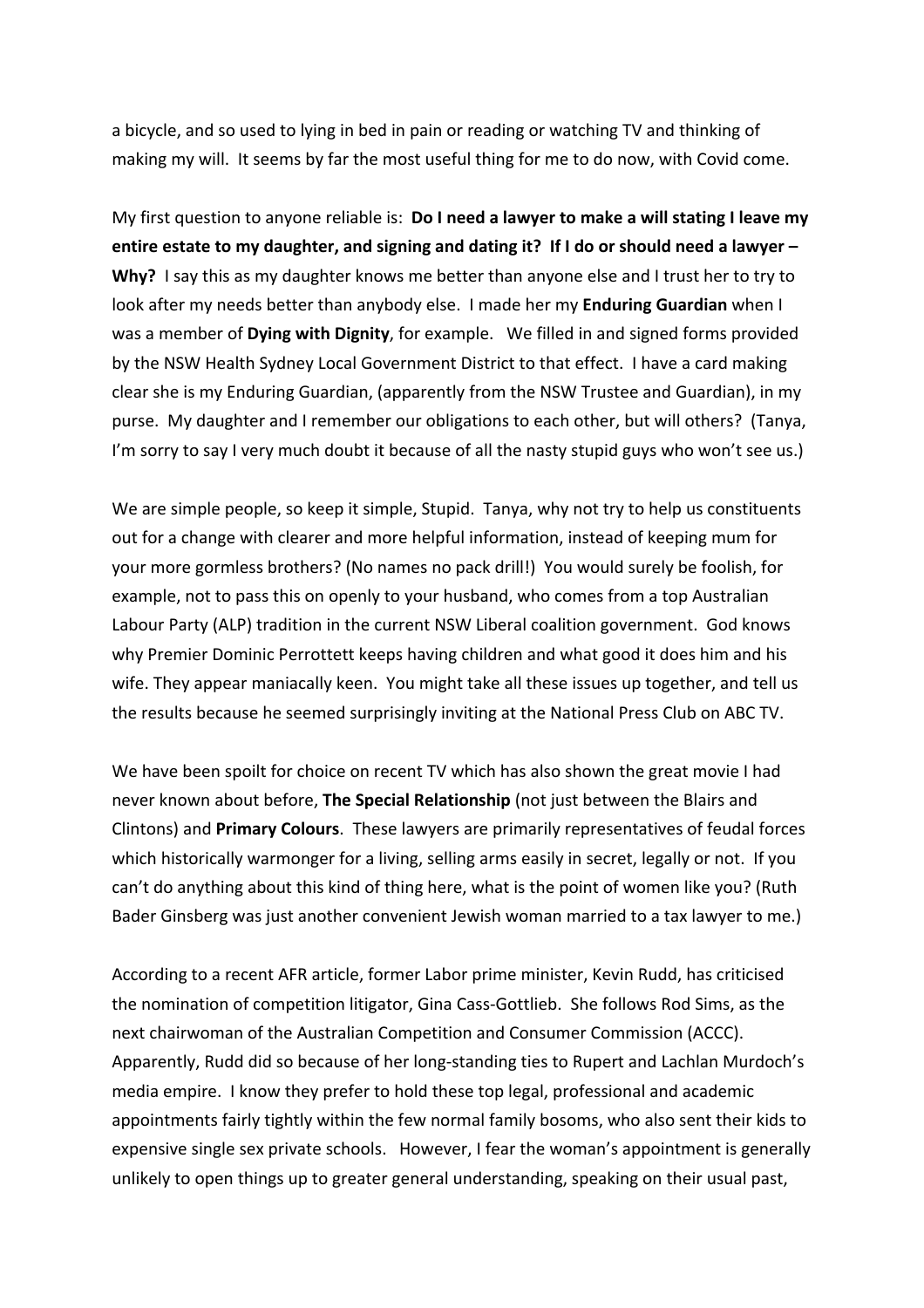ignorantly timid and unsubtle performances. Whatever you might think about Rod Simms, who lost so many of his cases, at least he looked a lot like Basil from Fawlty Towers. Gina Cass-Gottlieb looks different -tweedy - hardly even Jewish. What is she thinking and doing?

Remember Bettina Cass and her medical husband? Are they still alive and watching their daughter, for example? Given what their family were supposed to stand for, they should all explain a lot better by going straight to the point instead of dancing round it to confuse others. The main thing I learned in retirement is that the environment always knows before us. We know what patriarchal culture looks like and there are vampire lawyers at the top. I wonder what matriarchal culture should look like and so should you and the kids. I focus on death as I've done contraception and child care already, not to mention marriage, divorce, promiscuity and living in sin. I am celibate now but so what. The ruling views on abortion made me sick. Death is the next big thing so I will be making a will for my daughter.

But what would I know about matters at these lofty heights today? After all, I'm only a voter. Ask your husband what he thinks about our assisted death and tell us. You've known each other long enough. I speak mainly as a disgusted mother of one, hoping to die nicely quite soon, comparatively speaking. Whatever you do, you should always do it nicely, or so they always tell me. I guess you do. I've admired the capacity but this time is different.

## **LEARNING ABOUT MY HOME AND GARDEN IN RETIREMENT TO SEE US, BUILDING FOUNDATIONS, BUILDINGS, FENCES, GROUNDS AND BIG TREES AMONG OTHERS TREATED BETTER (JESUS, HAS THAT BEEN A STRUGGLE FORWARD TO THE LIGHT FOR US ALL?)**

*'Sydney house prices rose \$1000 a day in 2021'* according to **Australian Financial Review Property** (AFR.1.2022. Commercial real estate.) I address housing related asset management later and first ask you and real estate agents in particular, '*Why are all the fucking specialist lawyers necessary for every potential housing client apparently approaching wall or related dividing matters, potentially to purchase or repair or renovate the place?* (As my good old boss, the Manager of Insurance and Fund Management in NSW WorkCover once pointed out, *'Trouble usually arises at margins'*. Never a truer word was spoke in retrospect I realize, surely? I address John Kay's book, **Other People's Money: Masters of the Universe or Servants of the People** later, as I think far too many now have either lost the plot or have never known it in the first place. (I hope it is better revealed to us and this is partly why I tend to appeal to you rather than a lot of others I might name.)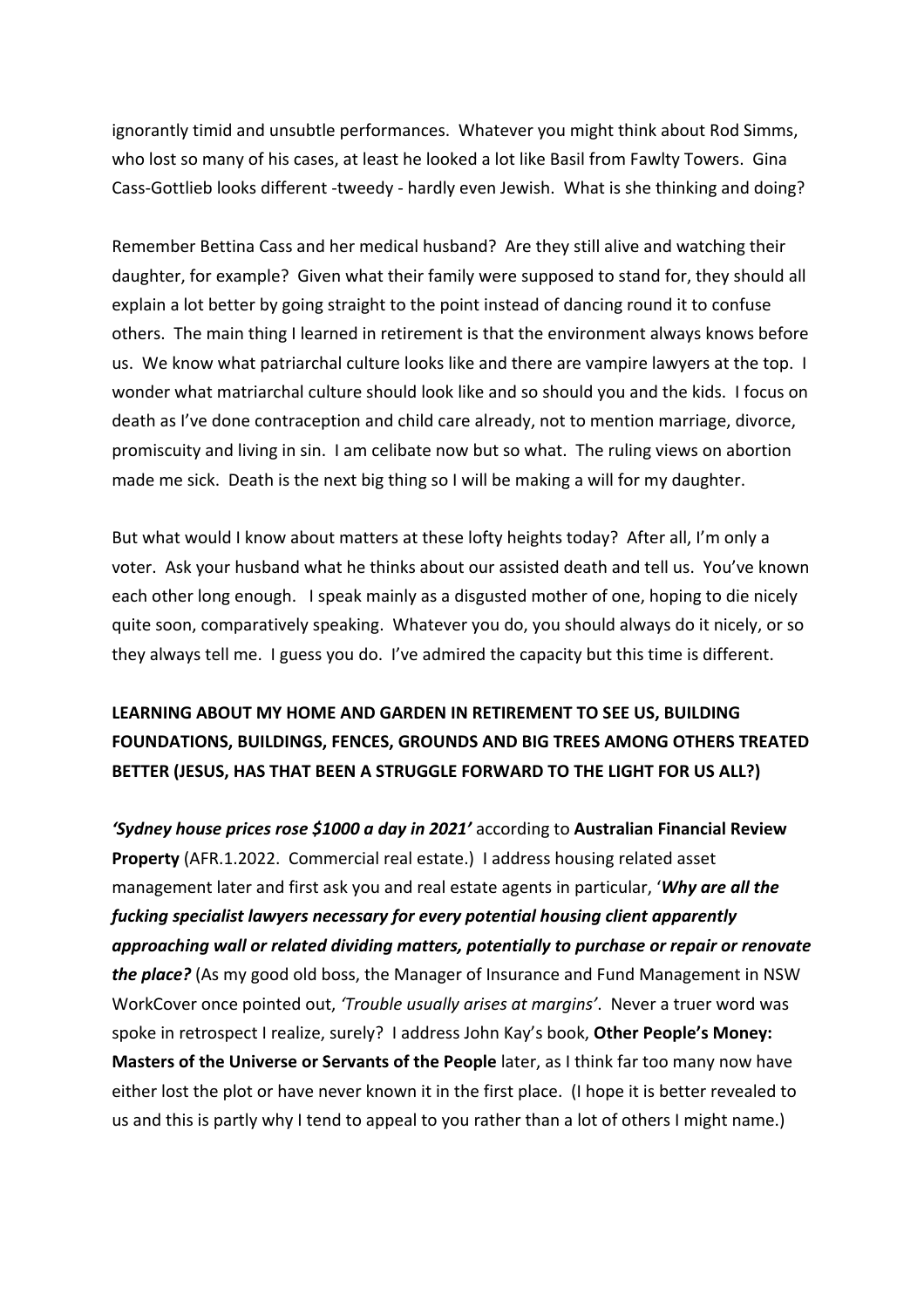If all the parties are encouraged to refuse to talk - why do they think lots of lawyers will know better? I refer you to related discussions on Australian and global politics and development written at the invitation of current Royal Commissions into disability and defence and veterans' suicide. These are national policy issues clearly at the heart of many matters for people who are going to die comparatively soon, like me, for example, whether they like it or not. Don't leave it up to God if you want to go sooner. Let's do it nicely.

Americans appear to be drugging and killing themselves and others with guns at comparatively alarming rates and you know how we ape them globally, through the normal professional and collegiate associations. My oldest sibling, for example, who worked as an engineer for the US space program in Los Angeles, tried to shoot himself in the head when he got Parkinson's disease and bungled the job. The result was expensive for his family although he and his wife had proposed he be killed as he wished. Fate is often unkind unless we can recognize and change it but the sliding doors usually go the wrong way.

I don't want to be forced into any such shameful US position here, held captive to markets and others in the environment. However, as a local Australian resident and grandma, I thank you and your staff sincerely for the sensibly laid out and informative *Community Services Directory and Calendar for 2022*. This will be handy on the fridge and I haven't seen anything as logical for years, since old telephone books went out on the proposition that we would all be better off locally when we didn't know what or where anything was on offer, if it was any good for us, or how to get it. If the numbers prove to be wrong on checking them out, God knows it seems better than ignorance and confusion as usual.

Tell it to the marines? I have recently done so most enjoyably at Brooklyn and prior to that at Wollongong, as discussed attached with Frank Coluccio, Anton Dominis and others in regard to the report **Illawarra**: **Nature and Technology in Harmony: Towards the First Smart Hi-Tech Eco-City in Australia: Wollongong (2013).** The primary marine suggestion for your consideration, among others, is to invite Fortescue Metals Group Chairman, Andrew Forrest AO and others to Wollongong to discuss a **Memorandum of Understanding**, perhaps like those he has been signing elsewhere in the world according to the article '*Twiggy may need to separate Fortescue from his hydrogen expenses* (AFR 22.11.2021).

Their service culture in Brooklyn certainly appears to beat Wollongong, where nobody appears willing to deliver more than a couple of copies of the *Australian Financial Review*  (AFR) to the station, so they are gone by 7am, although the shopkeeper asks for more. On the other hand, the free Wollongong community bus is great. Should we climb stairs or ride bikes if old, disabled or clumsy? (I rather doubt it. How about you? I find that every time I discuss the supposed rebuilding of Australian manufacturing culture it makes me want to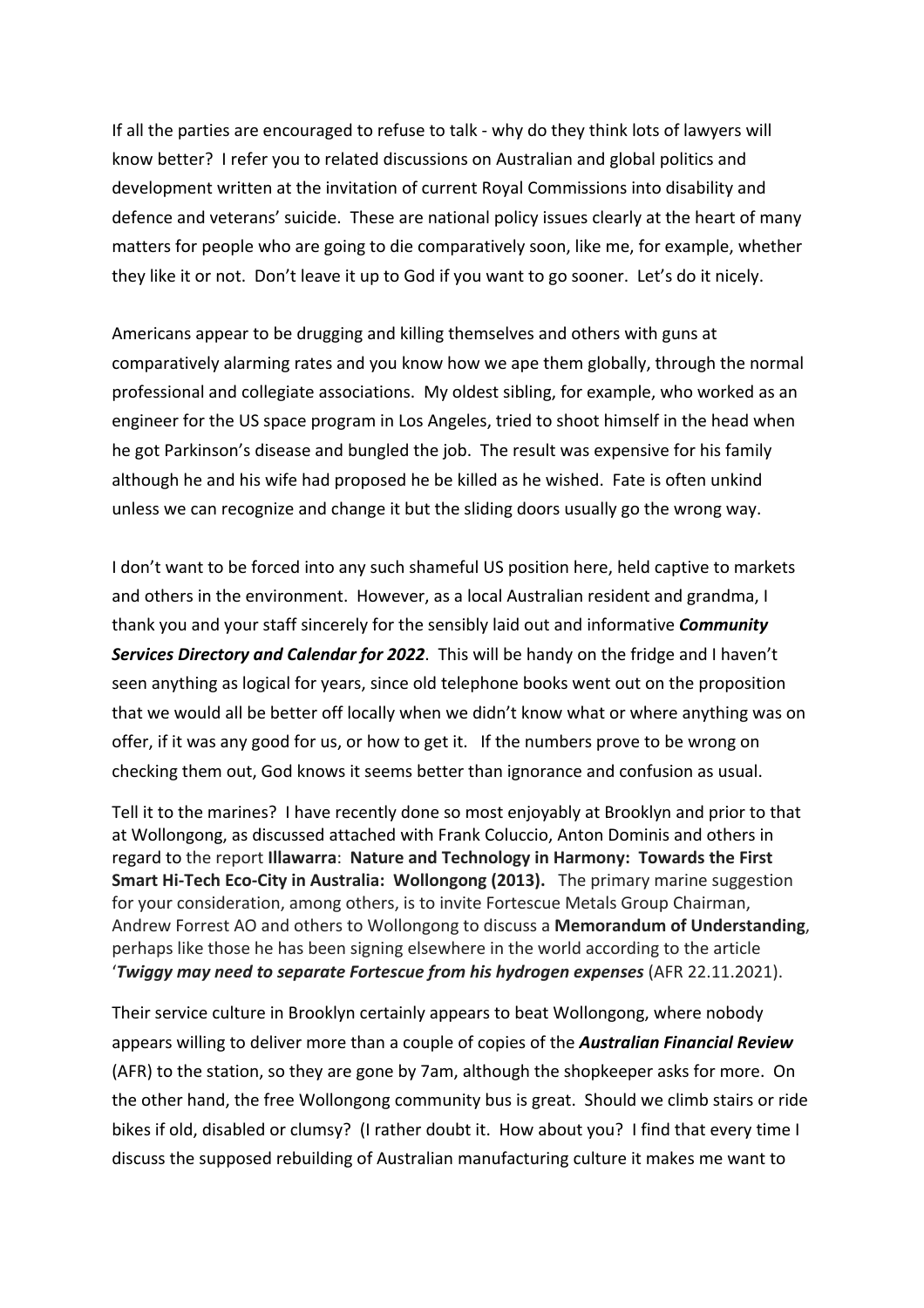die because I generally lack faith in what people like you are doing and I think I have gone far enough already with a lot of silent or lying, self-promoting arseholes telling everybody else that the greatest virtue lies in being nice. (I address dentistry at a later time.)

I consider related environmental matters first in the light of many of the views of John Kay, visiting professor at the London School of Economics, and fellow of St John's College, Oxford. I refer specifically to his discussion of the role of the middle man in *Other People's Money: Masters of the Universe or Servants of the People?* (2015). On the coming elections, I agree with Kellner in a *New European* journal article addressed in the first attachment on the Gates Foundation and non-profits in general. Kellner apparently advised the Labour leadership to begin first with getting the product right by asking what policy and development models will make Britain richer, fairer, cleaner and more contented, rather than by asking how to win an election. However, from the view of anybody who wants to serve the people first, rather than being pro-gun, pro-God and pro-life in normal Western policy terms, we must surely seek to move towards peace, health, education and communications leading work in the environment, paid and unpaid. Gee that would be new. Shouldn't you help? (I naturally put this to other parties on whom we have relied.)

Great articles on regional communications in the Sydney Morning Good Weekend (SMH 23- 23.5.2021) suggested national security should now be more openly understood in terms of population health, not in trading designed to destroy it in weapons related transactions, as well as in more commonly popular forms of communication consumption for gambling; or for surgery or drug consumption interests, addressed attached. As Dong Wang, Professor at the School of International Studies and Executive Director of the Institute of Global Cooperation and Understanding stated in '*Strategic competition with China needs a rethink'* (AFR 4.1.22, p. 8) the common '*democracy versus authoritarian narrative'*, so common in the thinking of Western lawyers, only encourages a divisive new cold war which ignores the regional and historical wishes of many in Asia and elsewhere. I share that view as usual.

From this global perspective, rather than the normal Christian one adopted by lawyers and their acolytes' who deny the inevitable utility of death, Kristina Kenneally superficially looks like a total waste of space, but then so did Anne Aly to me at first. What was I thinking? I address this along with related women and men in your good party and associations and outside it, later. If Arch Bishop Desmond Tutu had a pine coffin, surely, I should be able to go early and donate my body for feeding fish, or for population or other profit, for example. (Frankly, I don't care much what gets done with it because I won't be there to know.)

In *Other People's Money: Masters of the Universe or servants of the People*, Kay primarily addresses the global rise of the financial trading culture since the 1980s which has enhanced the bias to finance generating action that reduces ethical standards and increases the costs of financial intermediation as well as the costs of general population and financial instability. Locally, for example, I consider IT demands made on old women who want to cash cheques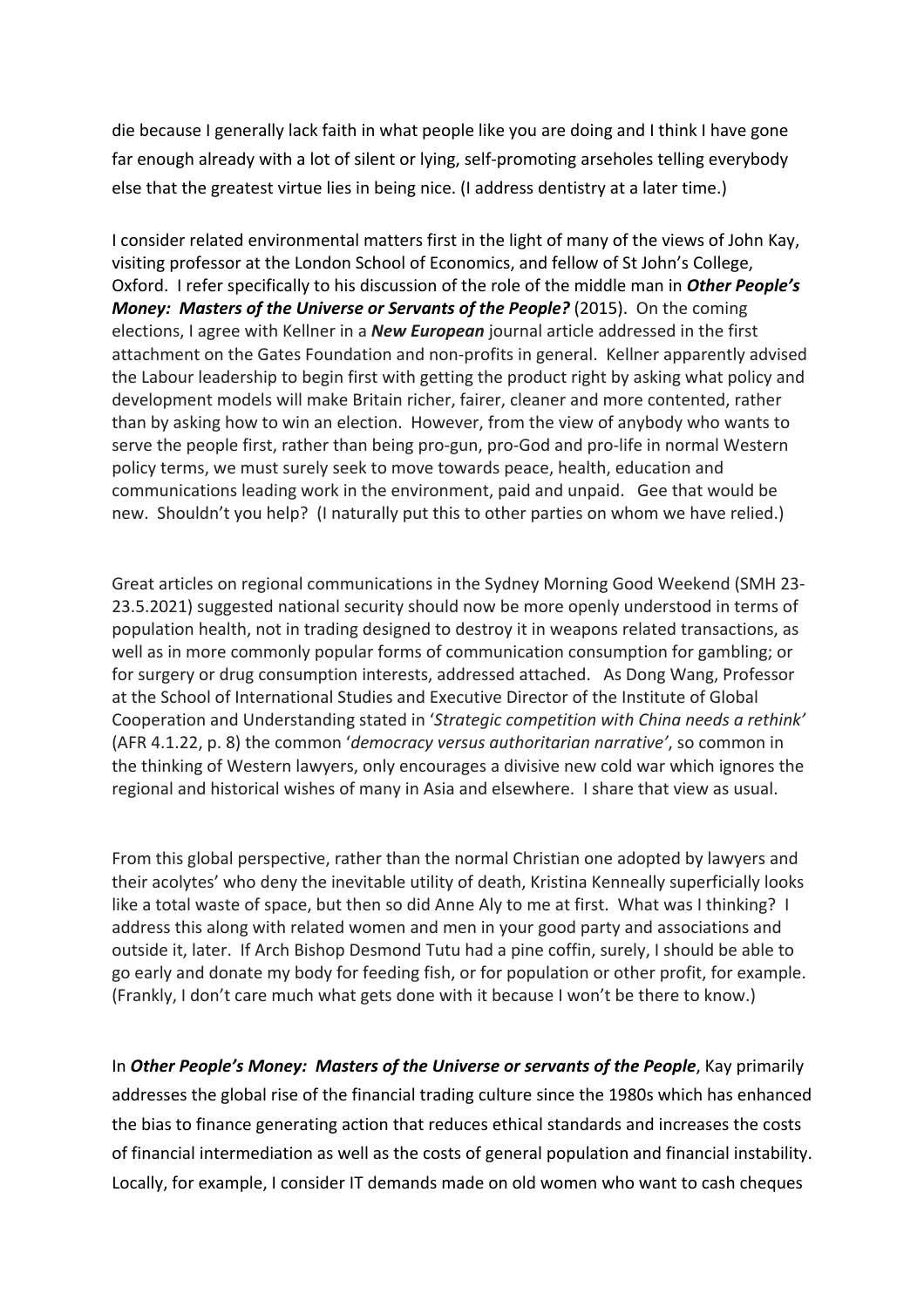sent to them at home. Do not tell me I have to go into the city Head Office of the National Australia Bank, (NAB) when I want to cash an Australian and New Zealand (ANZ) cheque sent to me from NRMA, (God alone knows why). Tell Scurpanic Singh the next time he tells me I must get a new App. On my phone before I can get real money, he should get fucked and be shot. I am an old and sick woman living alone, without a daily IT literate person or even a person on tap with a car, and this is apparently my money, although only God knows why I got it. As the whole of the NSW transport sector appears recently to have been taking away or diverting our light rail, trains, buses and ferries on one pretence or another, we appear forced to stay at home and use IT. I hate the stupid lying brothers in the growing financial and legal circles even more than usual, starting at the top. The mob banging on about covid virus on a daily basis just bore me so much I want to die soon. (This is normal.)

However, I am also reminded you can't keep a good man down, or something like that, so also refer to your handsome husband, **Michael Coutts-Trotter**, the current Secretary of the NSW Department of Premier and Cabinet for Premier Dominic Perrottet. (I have no reason at all to doubt Wikipedia on this or most matters. Since Wikipedia began, they have improved it hugely in my humble observation. It states he was previously Secretary of the New South Wales Department of Communities and Justice, after being the director-general of the Departments of Education and Customer Service. Coutts-Trotter served almost three years of a nine-year prison sentence after being convicted for the importation and distribution of heroin into Australia in 1986 and the NSW Teachers Federation and School principals appear still affronted by his rise to power, perhaps. (Surely it makes one think.)

Apparently, Coutts-Trotter was born in England and arrived in Australia with his parents in 1976. His father Paul was the son of Sir Murray Coutts-Trotter, former chief Justice of Madras, while his mother Helen was from Cootamundra.<sup>[3]</sup> Coutts-Trotter matriculated from Saint Ignatius' College, Riverview.<sup>[4]</sup> In 1986, when he received a nine-year prison sentence as a drug dealer selling heroin to addicts. He served two years and nine months in jail before parole in 1988. He graduated from the University of Technology Sydney with a degree in communications in 1995.<sup>[A]</sup> As you both recently observed, in the Sydney Morning Herald Good Weekend, he was lucky to meet you.

The law typically looks after its own, and I have often wondered what part Sydney University academic, Tim Anderson played in the Hilton bombing, and who his parents were. He has had august support it seems to me from Game family and related associations. Anderson and I had similar intellectual interests before retirement and we both worked at Sydney University. He would never return my phone calls or other attempts at contact. Many men make a comparative virtue of keeping their mouths shut and their whereabouts and origins a comparative secret. This tendency is accelerated by IT. Do you and hubby talk at home about key things for us outsiders? I guess you should and I am currently reminded by the Sydney Morning Herald article of Anna Bligh. Remember the former Premier of Queensland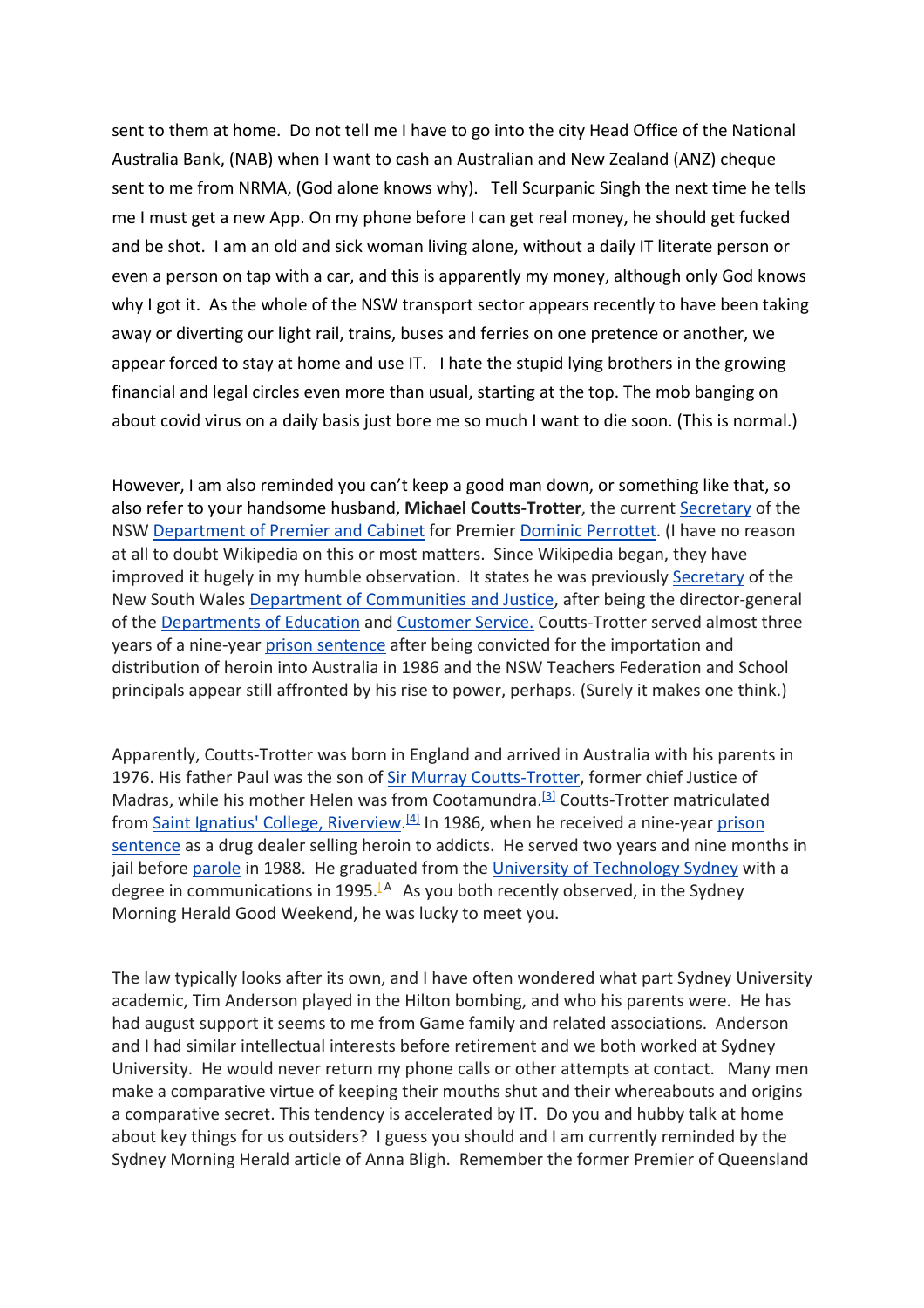and currently CEO of the Australian Banking Association after the Royal Commission into the banking industry called in 2018 by former PM Malcolm Turnbull (SMH 8.9.1.2023)? I do.

I once read she had been wooed with the early gift of a Redgum record and I was too. For related reasons, I would like to be put in touch again with my former ten-year defacto, Nixon Apple. I learn he was recently awarded Queen's and national honours for services to superannuation and trade unions. His father was a rich Canadian lawyer, with mining companies among his clients. What is Nixon doing for the brothers and for any related family members now and how wealthy and well connected is he in Melbourne? I often wonder how he is doing as in my experience he could easily have become an impoverished gambling addict and alcoholic smoker without the love of a good woman, such a yourself, for example. Did Marion Gaynor stick around or did he try out for something younger and fitter? How is his heath? The personal and political are naturally kept apart by lawyers and their male offspring. The job of the rest is to open them up for examination in order to go forward better in a world we must remain in until our death. (Maybe the Horse will Talk?)

In **Intermediation,** Kay writes, quoting Flaubert's **Sentimental Education** (1869) '*There are some men whose only mission among others is to act as intermediaries; one crosses them like bridges and keeps going.* However, one keeps going, while the employment of lawyers appears geared to ever more expensively opaque complexity, rather than to any increase in productivity. This may produce a lot of stupid new financial sector and related jobs and costs, depending on the particular situation. In 2018, for example, former NSW Liberal Premier, Nick Greiner, lamented the poor effects on productivity and good administration of 'over-regulation', in the **Independent Review of the NSW Regulatory Policy Framework**. Kay concludes that the complexity of modern finance has been designed, and has operated, principally to benefit financial intermediaries rather than the users of financial services. So what? Any more apparent truth has seldom deterred the comparatively rich getting richer, as we all appear to be doing now, at least on paper. I'm guessing, for example, that this general state romance with vaccination will go on for years, as related Australian manufacturing is substantially rebuilt, for example, with construction, transport and other organizational help. Thus, I address death and disability later and attached. (Somebody other than lawyers should although lawyers inevitably will to suit themselves not us.)

In **'Other People's Money'** Kay points out that successive waves of innovation in transport have brought us railways, cars and planes which have transformed the lives of ordinary people. Nobody could say the same, however, of forward exchange rates, credit default swaps or collateralised debt obligations. The risk generated by the financial system, which is also a political system, are increasingly sloughed off to Main Street and end users as costs for us to bear. As Kay points out, the scale of financial market activity today would be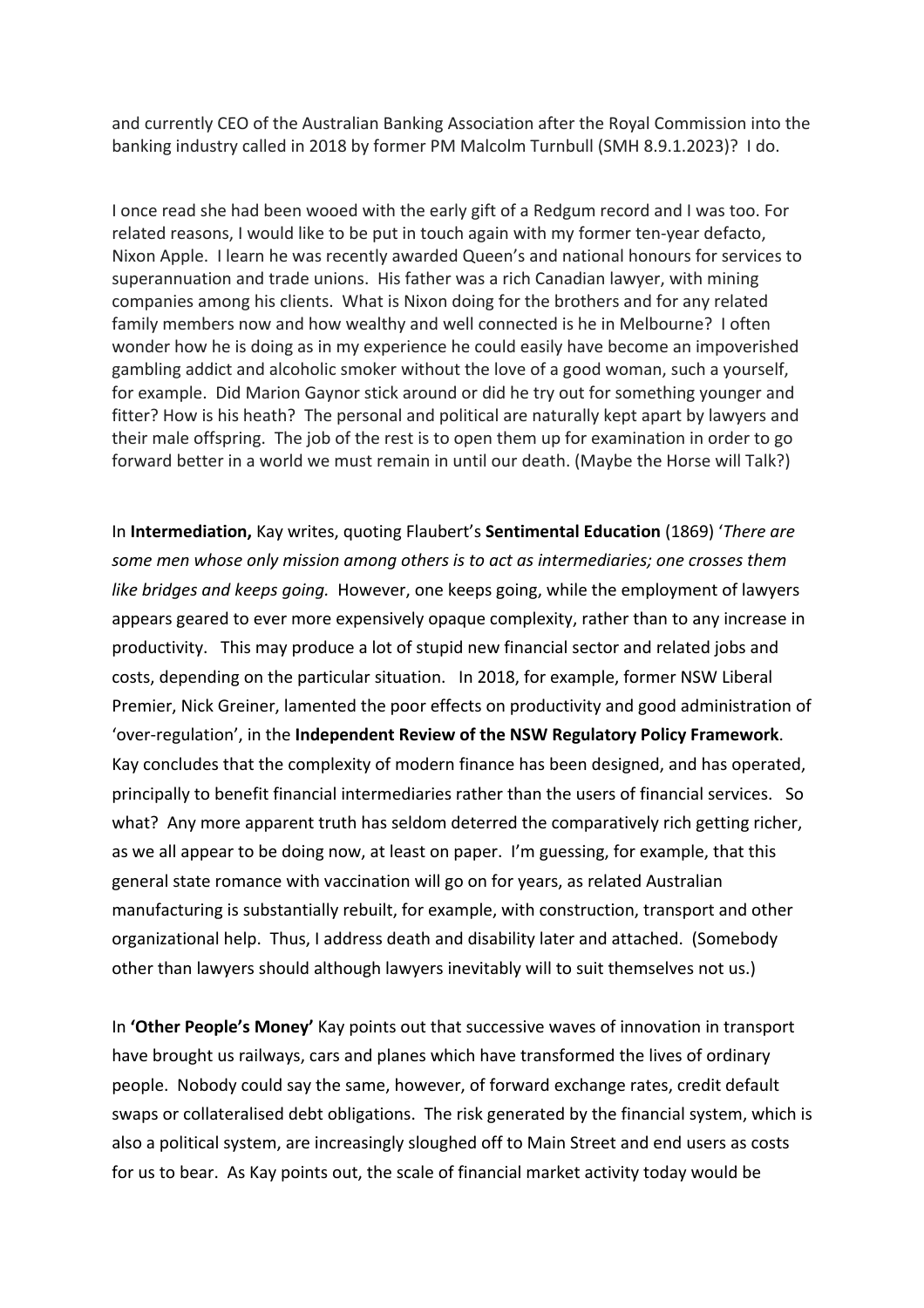impossible without the expectation, proven by the global financial crisis which began in US housing in 2008, that both the liquidity and solvency of banks are underpinned by government. Since we often regard our own family housing as our most important asset, what does this mean for us in Australia in regard to acquisition and deployment of key national or state taxation, industry superannuation and related organizational or individual fund treatment? Any ideas that might shed more light before the next election?

I stress the National Australia Bank service has always worked reasonably well for me because of its clear reliability in relation to how I get and spend money. I like to use the occasional cheque for large amounts, as I explained to the guys at the local ANZ bank, near the NAB outlet. This is because I can easily retain a historical record of the transaction and I don't trust any transactions generated by my i-phone, which I hate, and prefer my home computer. I address housing, banking and taxation policy in the light of the Australian 2023 elections later, hoping for increased understanding from comparatively reliable Australian or other media and people like you. Kay observes the modern investment bank retreated from search, (the creation and discovery of new investment opportunities), into trading with other people's money to benefit its senior employees. His analysis appears consistent with the rising regional, generational and organizational inequality internationally. This occurred to greater or lesser extents, depending on the regional case. (This is an environment where I lost excitement in any woman being head of Coca Cola, for example, unless she opens it up to broader scrutiny than normally appears to be the case. (Keep hope alive?)

Kay recommends an international tax on all financial transactions aimed at reducing trading volumes to the modest needs of the non-financial economy. He claims this would kill the attractions of high frequency trading which depend on blisteringly fast arbitrage and microscopic price variations. The idea is often called a Tobin Tax. **How is it collected?** Should one assume the Australian Competition and Consumer Commission (ACCC) **will now address it?** Will any of us, including you, be able to understand their self-serving legal rubbish and does it matter? Lawyers create more lawyers and their related hangers on, assuming the changes they require will occur mainly through some numerical magic behind a curtain or not. In a quest for better regional directions, I naturally appeal attached to real estate agents and related regional forces. This is because I guess they love their kids as much as we do. Surely in future fewer should benefit for so long from such intransigent ignorance generated by top lawyers and their best mates. (Join a grandma fight back.)

In the attached discussions of World Health Organization (WHO) policy and direction, I note former British Prime Minister, Tony Blair, writes in a recent AFR article entitled *'Museum*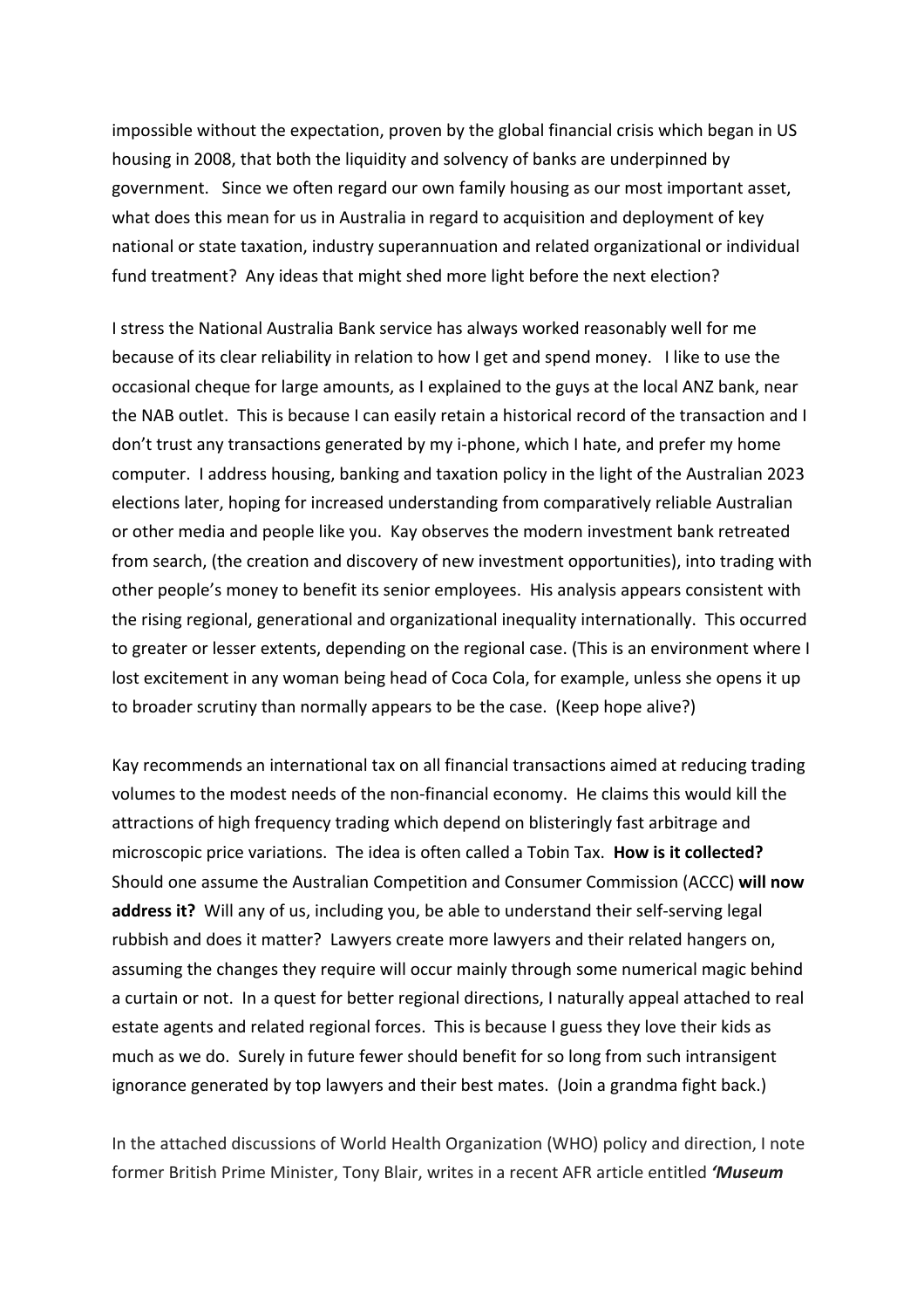*piece'* that progressives waste what little hope is left. He states that the British Labour Party has been embarrassed by generational culture wars and has largely tried to ignore them. He writes that this is a mistake and merely reinforces the 'sense of being weak people' who don't really stand for anything. If you wonder why productivity is low and housing prices are high and rising, I guess one answer is a general lack of trust in the financial sector interest in dealing fairly with us as people. Others like me, perhaps agree with Mark Twain's **Puddenhead Wilson** about Diversification. According to Kay, Wilson thought '*Put not all thine eggs in the one basket'* was a silly call to scattering one's money and attention. Puddenhead thought that the wise man puts his eggs in one basket and watches it carefully instead. I've done it in land and housing all my life and I'm not alone, Narelle. Help!

*'Sydney house prices rose \$1000 a day in 2021'* partly because some people like us don't believe any other businesses are likely to get started and work well for long without government or related large backing, which also comes from people like us who have first demanded it in legislation. The law, however, compared to more sensible pursuits, is not designed for variation depending on the case. It is assumed one size fits all in part because of the need to widely collect and manage the money related to managing risk. Because of the size of the cohort, Australian baby boomers with houses appear to be rapidly cannibalising the chances of their kids, who must pay more for education than ever before without the security of good and reliable jobs or housing at the end as stores of value. I think the little kids here should all go back to school soon. This is because the supposed home schooling in NSW and distance education using IT, rapidly exacerbates key knowledge and wealth inequalities between communities and individuals in obnoxiously risky ways.

Kay distinguishes between the roles of search and stewardship. He argues asset managers can only perform effectively when they understand the alternative directions to those of the financial casinos that have been created by powerful financial forces designed increasingly since the 1980s only to see the simple and weak go under the lot, rather than get raised or supported better. This IT directed financial direction, forged with expertly directed magic numbers, will often do anything rather than offer good insurance for ongoing protection of weaker populations. The latter naturally appear comprised of individuals who may experience both unique and general situations, met in particular times and places. I support autonomous thought, action and responsibility about the end of life as well as its beginning. What others around here think is a matter for them but we are equally your constituents.

Jim O'Neill, former chairman of Goldman Sachs Asset Management and a former UK treasury minister, who is a member of the Pan-European Commission on Health and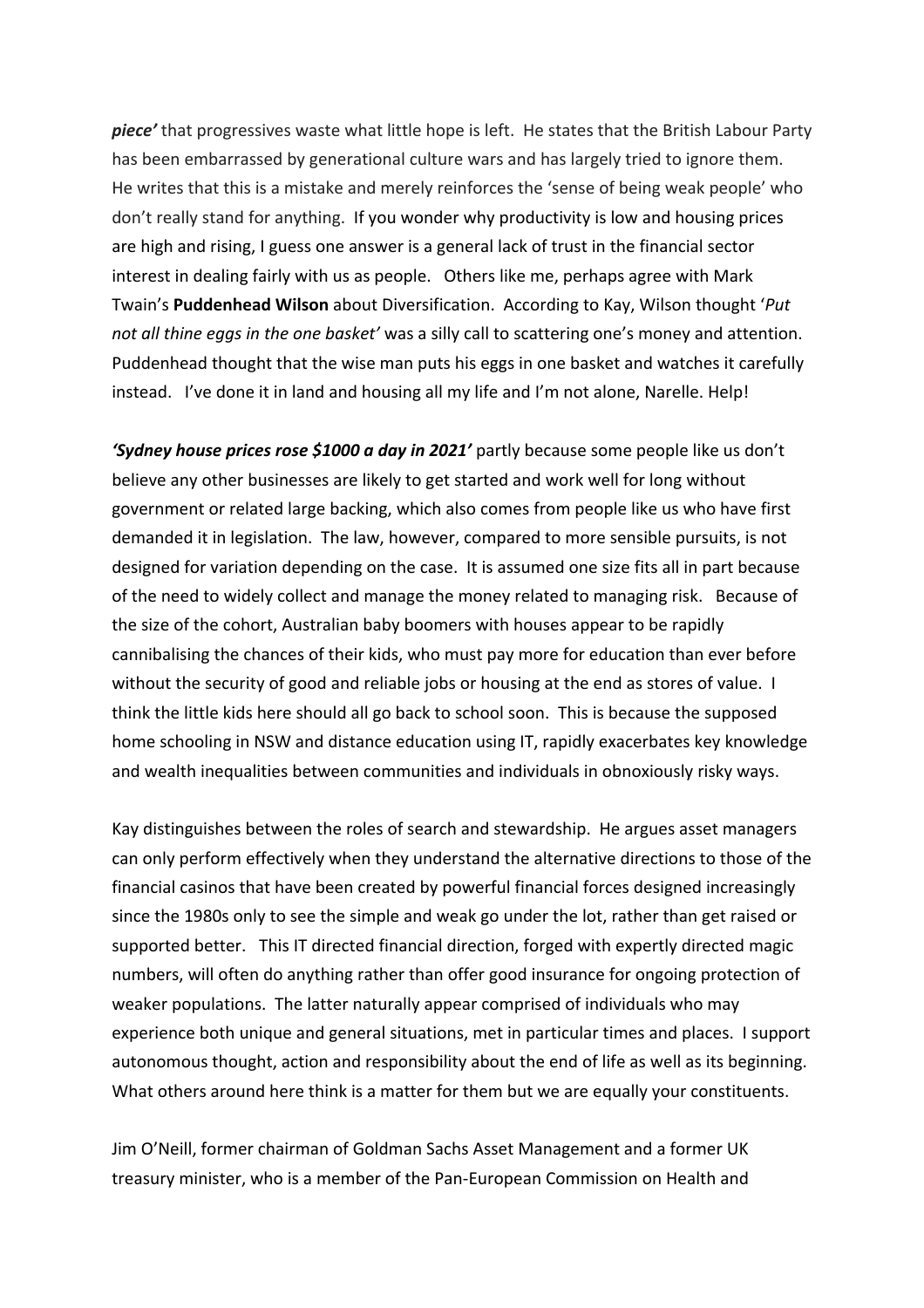Sustainable Development admits he hasn't a clue about the future in his article, '*Deep uncertainty looms over global economy in 2022'* (AFR, 4.1.22, p.39), Eminent US economist, Nouriel Roubini writes much the same in a contemporary AFR article. I note that under government covid regimes we are all getting richer in the rich world, at least on paper, so the new normal vaccine research product testing and delivery may never end soon. Many of us in the baby boomer generation may also decide to plan our deaths soon, as stupid professional intermediaries are making life too hard and unpleasant to bother with**. Do you know of a doctor or other legal source of assisting my death at a time of my choosing it?**

In case you or others are interested in related regional and generational matters before the 2023 elections, I attach recent submissions on domestic violence and housing to the current Royal Commissions - into disability; and into defence and veteran suicide. It was strange that I sent them the day before Lord Mayor Clover Moore was returned to office and as the light rail, trains, buses and ferries all appeared out of commission or going to unknown places, (one assumes while Australian manufacturing is rebuilding), I bought a bike. Then I fell off twice, suffering painful buyer's remorse for a stupid idea. Even when young I was nervously clumsy, with slow and poor reflexes and without gearing. Falls are among the greatest killers of the old. I was a week in bed and in pain. What was I thinking? (Big.)

On the other hand, as an old woman I am naturally proud of how my daughter and I have worked together to achieve our shared and separate aims in life. There is nobody who I would rather have in stewardship of my death and affairs as she has been comparatively understanding of me and my wishes and so superficially likely to advance them best. **Can I write my own will, which is to leave my estate to her? Is this a good idea? If not, why not? Will I need a lawyer to write my will for me? If so, why? Do you know a cheap one?**

Tanya, I guess I would again vote for you in the next election, preferably as Labor Party leader. This is partly because your hubby is the top NSW public servant and I guess you would have to be a foolish married couple not to discuss matters together. As voters we would surely like to get two for the price of one, as we are often better organized than Americans and we could open you both up better in the service of our great people and economy. (Fat chance?) Thanks again to SBS TV for showing the brilliant movie **Special Relationship** about the Blairs and Clintons in an earlier supposedly brand-new day for international war relations led by lawyers and mates.

Emma Shortis, academic and author of **Our Exceptional Friend: Australia's Fatal Alliance with the US** writes that '*American democracy has always been uneven*' in her recent article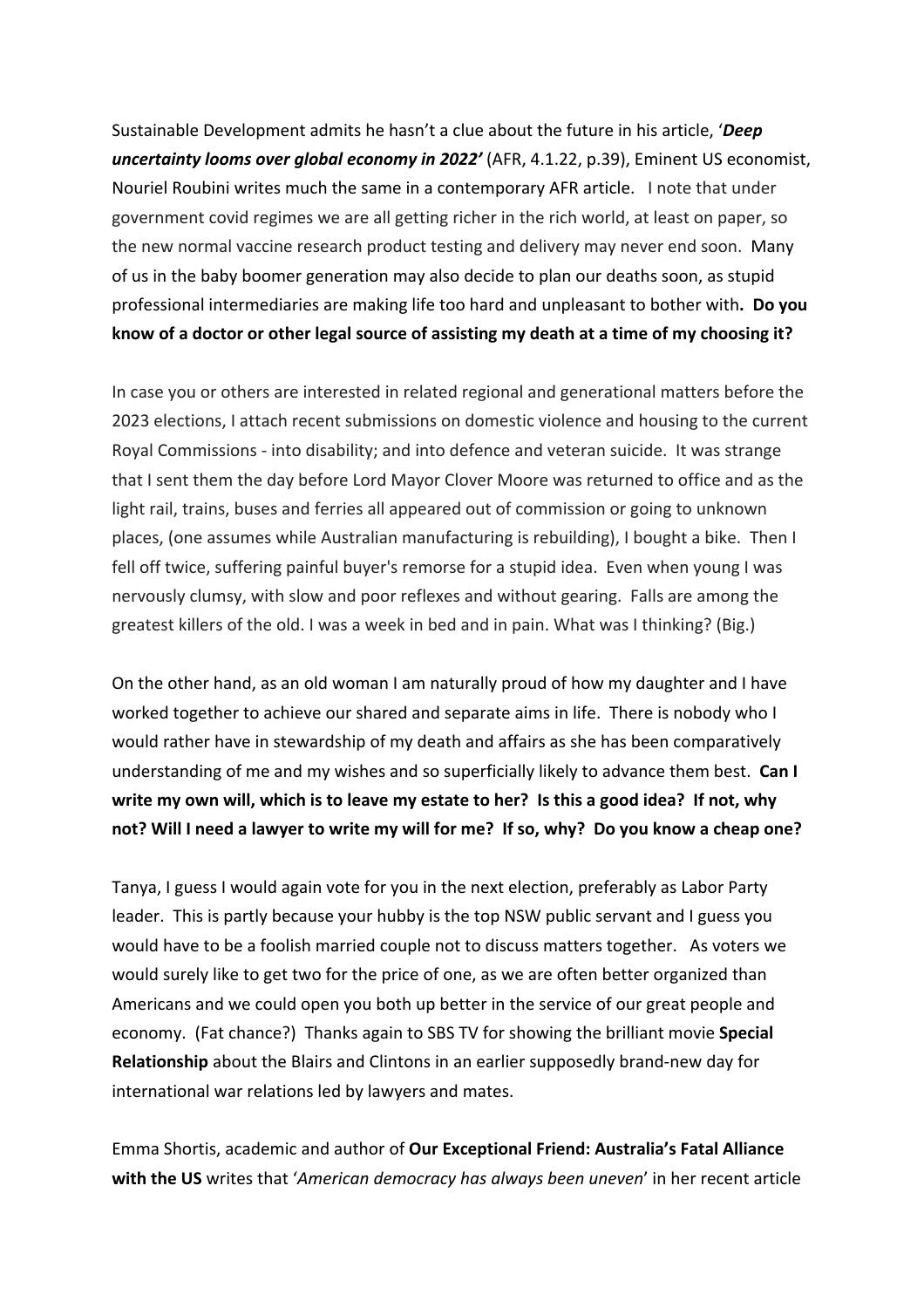'*What's the plan for the worst'* (SMH 5.1.22, p. 22). Jesus, what does that even mean in a land where the Constitution is first based on the right to secret trade in weapons? The US is a place where the fate of everybody else lies as usual in the hands of secretive lying men peddling ignorant violence. If Shortis thinks the US is a democracy, I've got news for her. It basically appears to be a place where any supposedly popular representatives must be bought to succeed. The nation can't even get regional agreement so that everybody can vote without some obnoxious interference. Frankly, Australian democracy looks like a comparatively peaceful and well administered place and I guess many may feel the same about where they live with equally good reason. (Don't let lawyers and associates ruin it.)

If I were an optimist, I would guess Australia is now facing a transition from insurance mainly as a comparatively early form of industrial product and wage protection, to newly inclusive forms of social insurance and fund management. They are led in company with government and based on the perceived need for many wider population protections and supposed services. Medicare and the National Disability Insurance Scheme may appear ideally leading this development in more openly cooperative communication with those they are expected to be serving, which is us. (And Twiggy Forrest of course, apparently now standing in for God these days). Surely, however, lawyers should be avoided, especially where there appear to be boundaries, as regionally open inquiry and decision making based on the particular cases should be open rationales for action in the light of international aims and standards. In construction and housing management, however, they appear to be piling on the jobs, jobs, jobs costs for lawyers and their special mates as fast as they can. This adds to rising costs in housing for good reasons or not, depending on the case. (Professionals, perceiving us as their property, plough on regardless.)

We are all going to die comparatively soon compared to future generations, so the National Disability Insurance Scheme ideally is regionally broad, rather than covering comparatively narrow ground, for mutual support and development purposes. Housing investment, construction and management practices are crucial determinants of population wellbeing. Disability generally increases with age, ending in death for us all. Attached submissions address housing investment and management so that people with disabilities, real estate agents and others may assist all Australians to develop better. If I may say so, you and Bill Shorten and Anthony Albanese have done a pretty lousy job of explaining related matters to the Australian population and I don't think this is good.

Disability is ideally addressed in regional contexts which apparently must accept disability as an increasing way of life. This occurs in increasingly complex and demanding work environments, driven by demands for more IT, where the general system of supposed service delivery to populations and individuals appears rationally constructed or not. Yet treatment of land and housing remain pivotal matters for population wellbeing at any age, including for those of us who consider ourselves disabled for any comparatively objective or subjective reasons, such as loathing of constant IT change requirements. They may appear comparatively stupid, difficult, forgettable and costly for us or not. I query housing construction and management broadly in hopes of understanding how Australians may best be served by their superannuation and related funds. So far,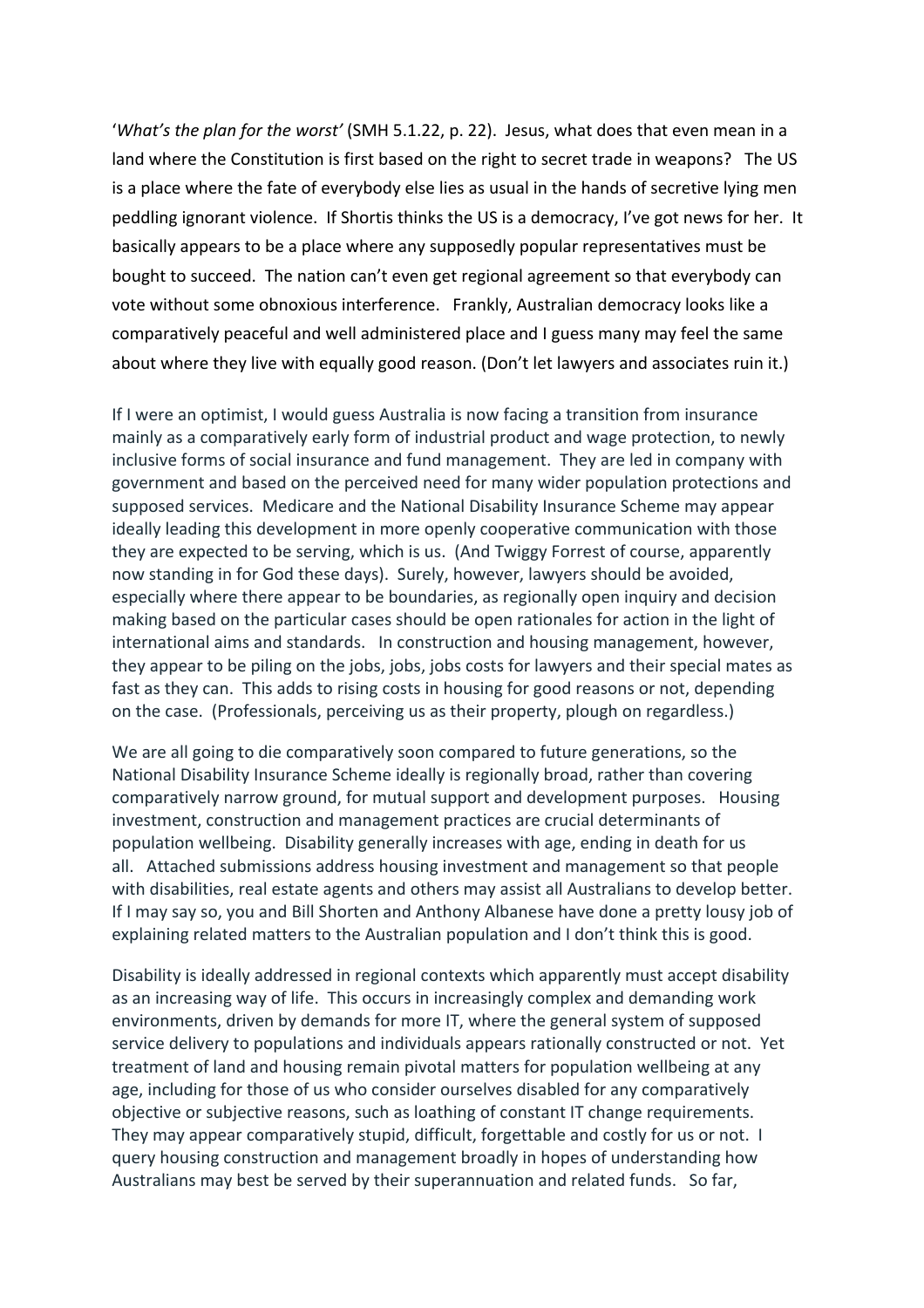superannuation fund build-up and investment have rather been associated with sending housing ownership increasingly beyond the reach of younger generations than with their support. The world appears increasingly designed for normal old male personal pursuits as usual so I wrote to the Royal Commissions, seeking help to die early when we want. Some people with disability commit violence, perhaps from frustration with their poor understanding or communication ability or pain, and even end up in jail. I also address related matters of violence, murder and suicide as public health and housing problems in the attached submission to the **Royal Commission into Defence and Veteran's Suicide**.

My general argument, based on World Health Organization (WHO) direction, which contradicts any Australian Royal Commission, is that more global and regional approaches must be taken to many particular matters. The aim is to go forward better in regional environments which are increasingly related globally through financial and other trade and investment. Feudal and professional matters of association are part of the problems which now appear to be reflected in increasingly unequal, fragmented and opaque operations as markets also drive us wrongly in new directions which suit rich US, UK and other homeland interests. Thus, to read the comparatively clear article '*Banks turn crime busters in league with AUSTRAC'* (AFR, 4.1.22, p.22) makes one feel a little more comfortable that at least the current Liberal Coalition Minister, Peter Dutton and AUSTRAC CEO, Nicole Rose, appear to have the right regional and international approaches to home security, whatever one might guess the ACCC appears to be doing with all the usual lawyers. So much for Christina Keneally and her Irish Catholic relatives and connexions as usual? (They give me the shits and I've had to live with their violently authoritarian professional controls my entire life.)

Nicole Rose, on the other hand, writes that AUSTRAC and the banks are now working much more closely together to prevent financial fraud. No doubt the Chinese people and those in key parts of other nations face related problems which are hard to deal with. As **The Godfather** and **The Wire**, (former President Obama's favourite TV series about Baltimore) showed us clearly, the most common way to launder money may be through real estate purchase. A related reason may be that an increasing number of us don't trust many new financial 'debanking' forms. I address such state matters with the Real Estate Institute of NSW attached and often wonder whether people like you and your mates do or why not.

It's a pity that the NAB and ANZ bank offices at the Broadway shopping centre don't even appear to be capable of working together to bank cheques, even for old dying people who prefer them for transactions, because they are frightened of what might happen in future to those forced to rely on an i-phone or similar mobile device. Some like me can't read or understand or confidently rely upon these comparatively fleeting, unclear or outdated print and related transaction demands, compared with those on desk or laptop computers, for example. Microsoft allows for better personal administration and recording methods, using email and banking websites and related paper or other storage forms at will. AUSTRAC CEO, Nicole Rose, encouragingly said the Australian banks had become a 'fantastic partner' for financial intelligence gathering 'Now staff understand the impact it has on the community, from criminals coming in to use ATMs, using bank branches for laundering cash'. Apparently, AUSTRAC are turning their attention now to casinos, pubs and clubs. That seems a good idea, especially in comparatively closed environments like Broken Hill or other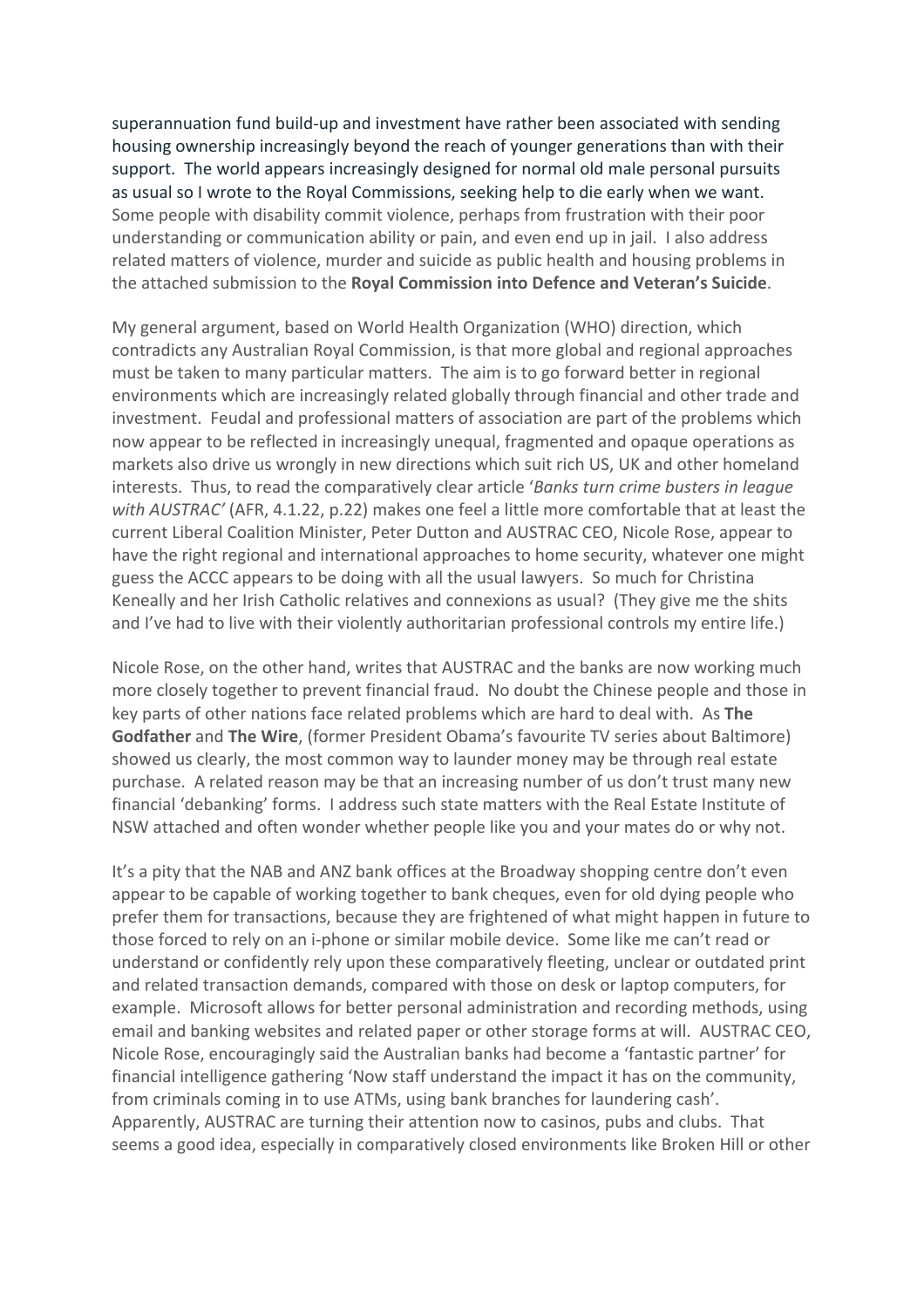places where populations appear to be comparatively ill, old or unemployed with many to support in environments where labour shortages may also abound, for whatever reasons.

I also refer you to Michael West's utube discussion emailed to me by Jefferson Lee on **how to drive up Australian real estate prices with dirty money; i.e. how to launder money through Australian real estate.** West refers to vital opening up legislation affecting real estate agents and others. Now I know about it I do too. Apparently, in December 2020, the Australian Government passed the Anti-Money Laundering and Counter-Terrorism Financing and Other Legislation Amendment Bill 2020 (an AML/CTF Amendment). The Amendment supposedly introduces a raft of measures aimed at strengthening Australia's anti-money laundering and terrorism financing framework. The intention addressed below seems good, but as usual one wonders what lawyers will make of it. An apparently clear government idea so often become twisted to serve the interests of the same old groups leading the rest by the nose or not. What do you know about these matters as our local ALP representative? Why not tell us? The key website provides the information below.

The amending legislation gives effect to recommendations from the Financial Action Task Force (FATF) (an inter-governmental body which sets global standards for tackling money laundering and terrorism financing) and a 2016 statutory review of the Anti-Money Laundering regulatory regime. The amendment introduces changes to (among other things) customer identification procedures, correspondent banking relationships, tipping-off offences, access to information, and the cross-border movements of money. New sections allow a reporting entity to rely on customer identification procedures undertaken by a third party if the entity:

- enters into a written agreement or arrangement with the third party, where that third party is subject to appropriate AML/CTF regulation and supervision;
- carries out regular assessments of the arrangement; and
- has reasonable grounds to believe that the customer due diligence requirements of the AML/CTF Rules are being met.

The Amendment supposedly enables greater information sharing between the public and private sector to enhance investigation capabilities. The AML/CTF Act previously 'designated' relevant agencies which could access and disclose AUSTRAC information, and utilised a narrow definition of 'AUSTRAC information'. Section 125 introduces a more general information sharing power which allows the AUSTRAC CEO to authorise officials of Commonwealth, State or Territory agencies to access a broader range of AUSTRAC information for the purpose of performing their ordinary duties and functions. One particularly wonders what real estate agents might comment on such matters.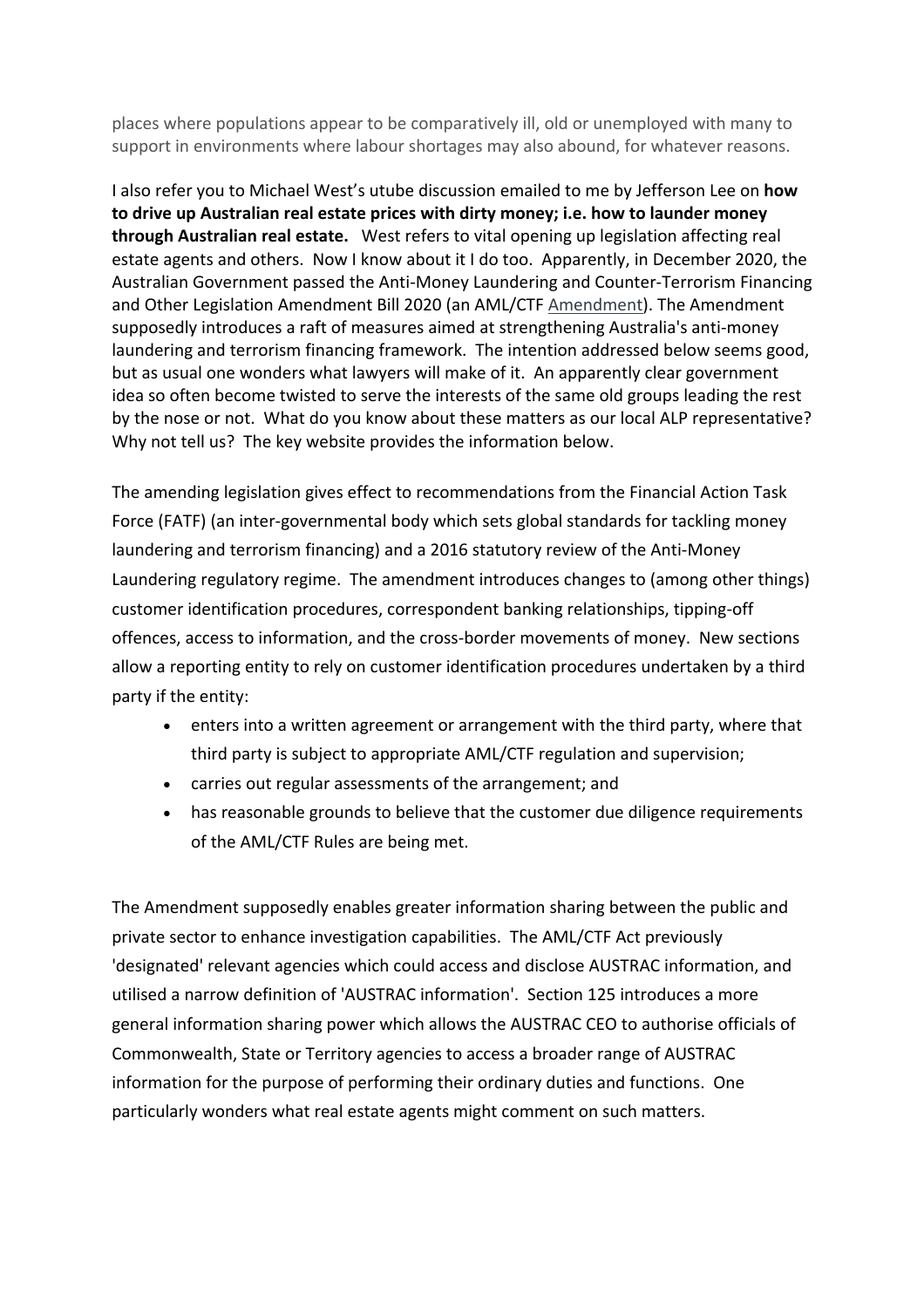Section 127 also allows the AUSTRAC CEO or a Commonwealth, State or Territory agency to disclose AUSTRAC information to foreign agencies and governments upon the provision of relevant undertakings. Various safeguards have been introduced to accompany this increased information sharing. The Amendment expands a number of offences in the AML/CTF Act for disclosing AUSTRAC information to also prohibit making a record of, authorising access to or using AUSTRAC information, other than as provided for in the AML/CTF Act. The Amendment supposedly streamlines provisions relating to cross-border movement of physical currency and bearer negotiable instruments, such as cheques and bills of exchange.

I urge us all to grasp this opening regional nettle to protect current and future Australian people and beyond. Don't let lawyers and their related adversarial interests ruin it as usual.

I address Amy Auster's article '*NSW opt-in plan to replace stamp duty is a winning ticket'* (AFR, 4.1.2022, p. 39) in a related vein because I can't understand it. She states everybody knows why stamp duty is the most wretched of all taxes. **I don't. Why?** She repeatedly states there is clear agreement on matters I understand little or nothing about. Where does that leave me as a voter? She states NSW government leader and former treasurer, Dominic Perrottet wants a transitional approach to replacing stamp duty with land tax, where property purchasers may choose to opt into the new regime or not. She states that in the ACT, stamp duty rates have been wound back while council rates have gradually increased. Why do some people apparently want the state to *'securitise its future tax revenue for a seamless and pain-free transition'*? What does that mean and why is it good for the people of NSW or anywhere else? What does she mean by writing that '*Securitization in this case just means the revenue is replaced by borrowing*'?

For a woman who is a partner at PwC and a former senior executive at both the Victorian Department of Treasury and Finance and the Commonwealth Treasury, this article is a lousy explainer of why some unclear change without a clear aim will be *'very, very good'* for us as residents of NSW. ABC TV typically does a lot better on many important matters like this. Auster should be shot but men stink so anything in a skirt can look good? I don't know. How about you? When was the last time you heard a man admit that? They never will?

Having had enough of writing this on my birthday, I think I will go off and do a bit of currently forbidden singing and dancing, naturally at home alone in the nude without trying to film or put it on social media. (I may be a grandma but I am not always just a fool.)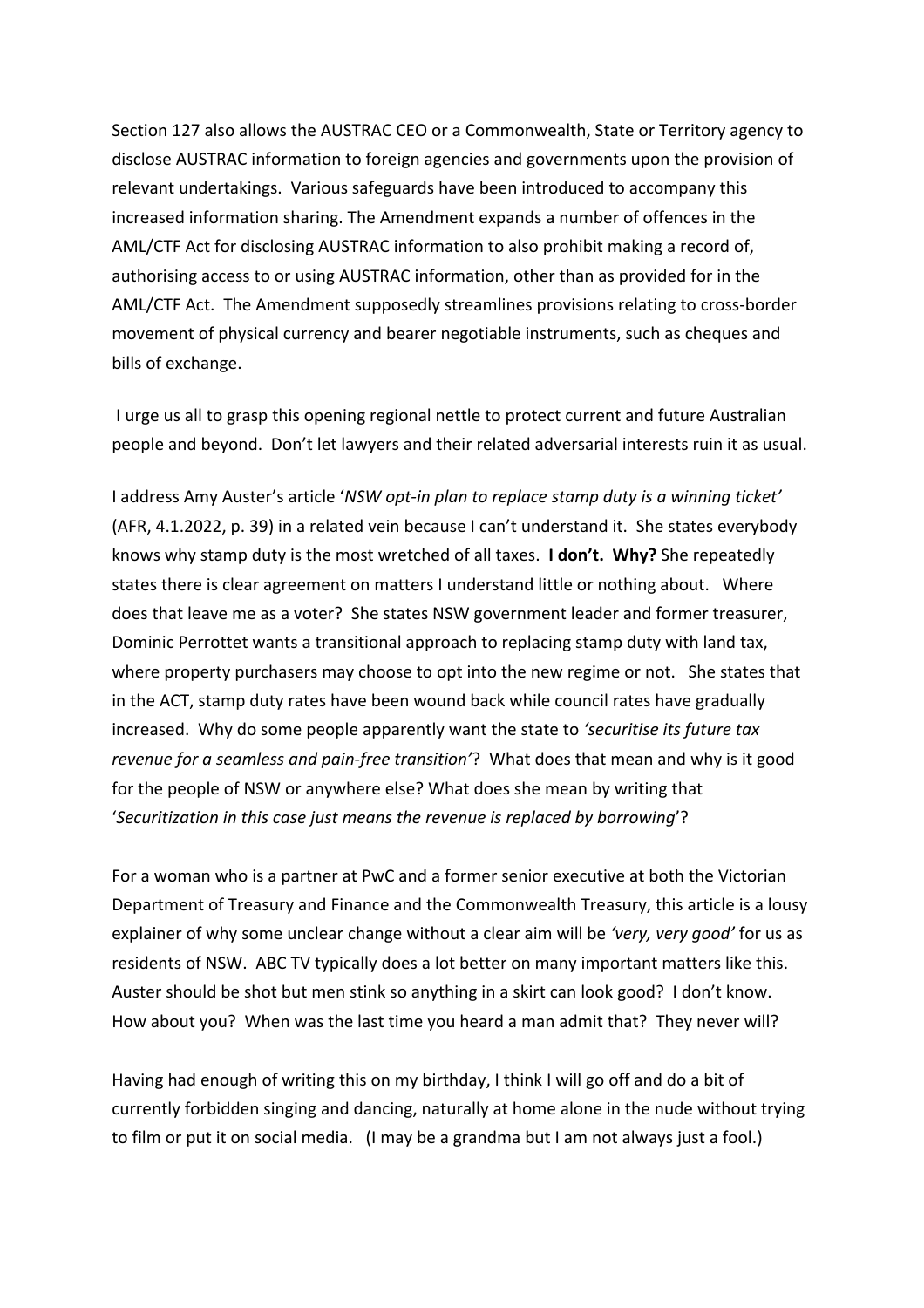Cheers and please help. (I guess you knows it's the right thing to do.) Carol O'Donnell, St James Court, 10/11 Rosebank St., Glebe, Sydney 2037 www.Carolodonnell.com.au

Hi Maureen, Lili, Sally, Elizabeth and others

### **CASH MANAGEMENT STATEMENT FOR THE MONTH TO 31.12.21**

I'm writing to tell you that I have totally lost the plot about the moneys coming into our Administrative Fund and Capital Works funds. I refer first to the attachment Cash Management for the **Month 31.12.2021**. I stress I am not particularly confused by the monthly payments that were made to Carpentry Plex, R.W. Jackson, Eveready Plumbing and Maintenance, etc. some of which I assume will be shared out later because of relative commitments. (Is this correct? **Will we learn further about this at the next meeting of the strata committee? I hope so.)** 

I refer to the general meeting of the Owners Strata Plan of 21.11.2021 where the owners of the 18 townhouses in strata plan 10775 agreed to pay a special levy to increase money in the administrative and sinking funds to cover the works already begun on the building **with Carpentry Plex and Eveready Plumbing and Maintenance.** (I sent a cheque for \$10,260 to DEFT for this amount on 12.12.21 at Whelan's request, and I assume others paid slightly larger or smaller amounts. I also paid a new and higher quarterly levy than previously, (\$1516) as a result of another meeting of the strata committee) **How does this relate to our current overall accounts of receipts and accumulations in the balance sheet of 31.12.2021?** 

I would like to understand what I guess may be OVERDUE levy matters, to be addressed at the next meeting of the strata committee, perhaps under the agenda items:

### **(1) Key Financial information (2) Budgets and levies (3) Ongoing work and costs with Carpentry Plex**

I would also like to address (4) Tree Pruning in front, back and side gardens (for nos. 9,10 and 11 in particular) and in regard to the total plot vegetation, garden and fence care in general)

Overall, in this monthly account,  $(31.12.21)$  I note our total receipts and payments for the period meant we had roughly **\$ -9703** in the administrative fund and **\$136,457** in capital works. Our overall Bank and Investment Balances state we are \$-11,725 in the Administrative Fund and \$277,709 in the Capital Works Fund.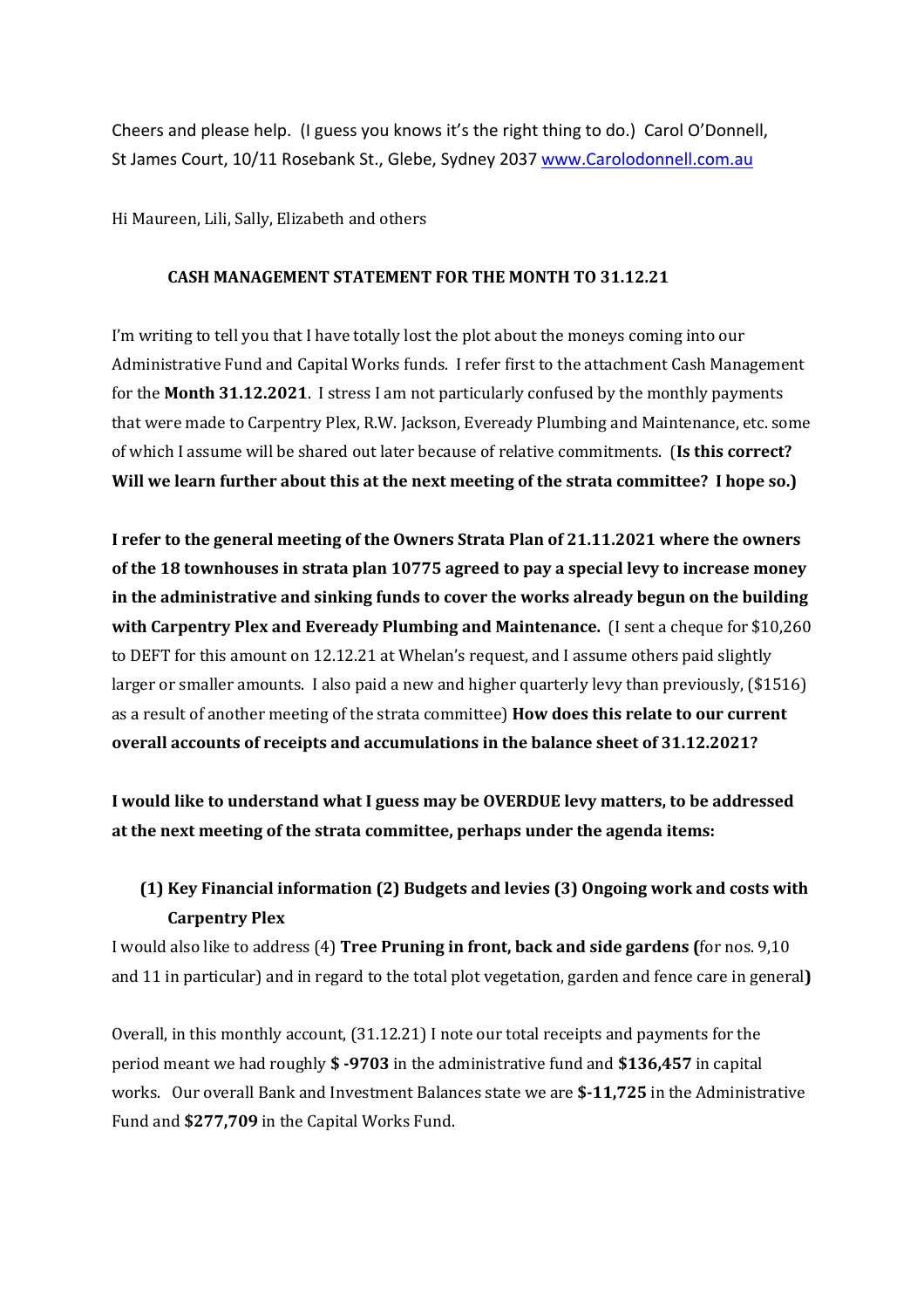However, the information in the Levy Income Administrative Fund and the Levy Income **Capital Works Fund** are mysteries to me, compared with the clarity of what appeared to be expected from owners in payments into our respective accounts from the meetings on 10.11.21, where 13 of the owners of the 18 townhouses turned up to vote unanimously for a special levy, (viz.):

4.0 Resolved that the Owners Corporation determine that a special levy be raised in the sum of \$180,000 inc. GST to fund the retaining wall remediation works. Instalments due on 1.12.21 in accordance with units of entitlement.

A later meeting, on 1,12,21 via Microsoft Teams, appeared to add to that amount. For example, at the meeting  $1.12.21$ , it was agreed that:

*The* owners Corporation determines the following amounts to be levied in 4 unequal instalments: *Administrative Fund \$77,000 and Capital Works Fund \$19,00.*

I have no idea how the money that I (No. 10 owner) have paid in full to DEFT on Whelan's request relates to the Administrative and Capitals works fund information provided on 31.12.21, or thus whether it is correct for a start.

Secondly, I have no idea how the moneys in the supposed financial information now presented to us for 31.12.21 relate to what **any of us owners, (including myself)** may experience as the current statement of the affairs of Strata Plan 10775 that Whelan's presents to us.

From my perspective, as a poor stupid old woman living on the plot since 1994, I haven't understood the strata plan accounts big picture of receipts and accumulations since we moved from Verdun Walsh to Whelans, **commencing March 2019.** You recall we also paid substantial amounts to make the change. I have been wondering about how DEFT is supposed to work for us as distinct from confuse us on an ongoing basis ever since. I guess Verdun Walsh, Whelans, etc. are all following DEFT religiously now but it doesn't mean that I have a snowball's chance in hell of understanding whether the accounts are any good on a continuing basis, either as an individual owner or as a member of the strata committee or owners' corporation. Will an auditor have a similar problem? (One increasingly wonders these days as specialist costs also increase.)

Perhaps some of the men who came out of the woodwork to vote unanimously for the increases in all our payments at the end of last year might favour me with an explanation of how they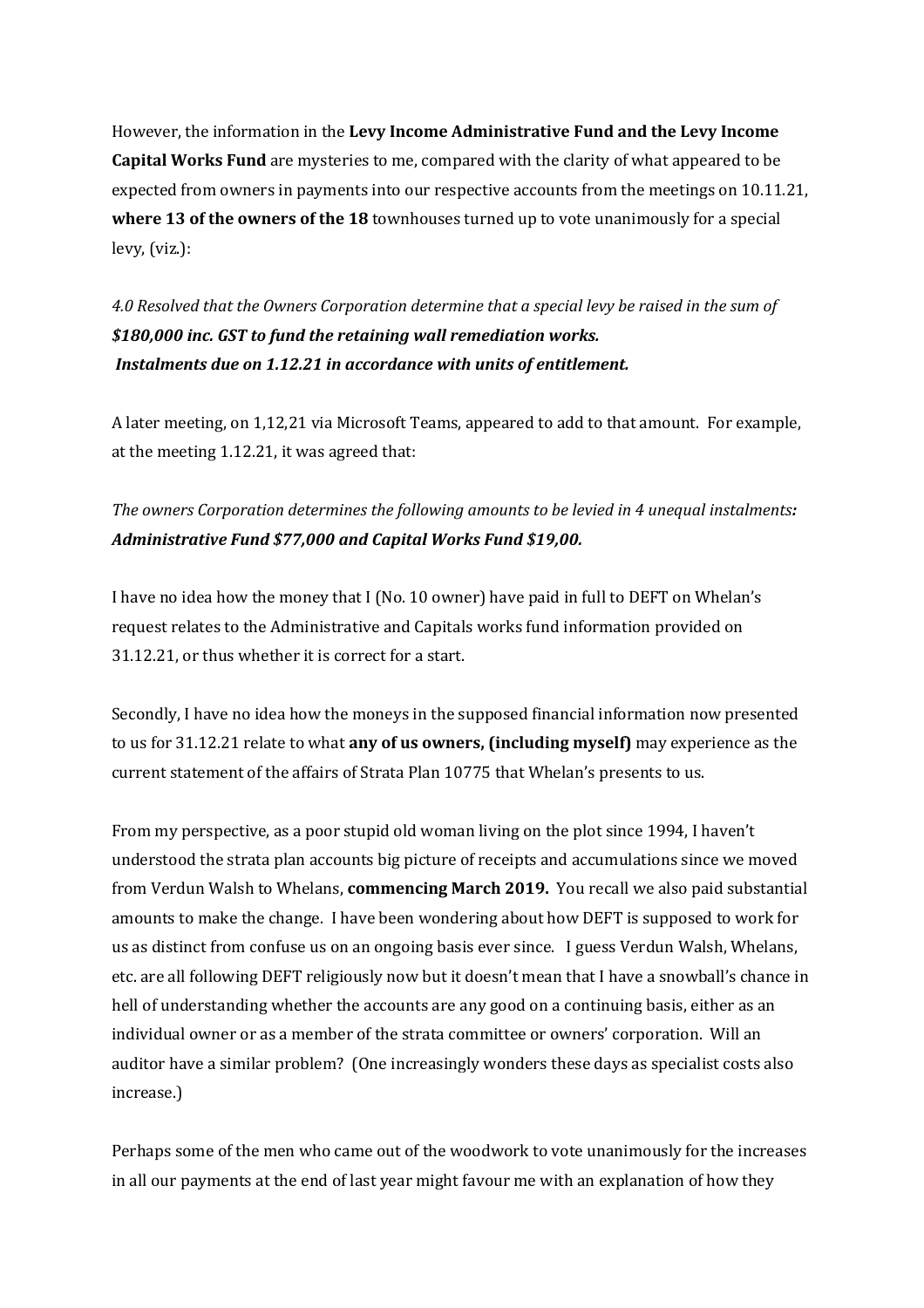assumed we would all benefit from what they did. (Should I forget about the amounts and trust as usual? Will everybody win that way? I guess not for reasons I have raised with our local federal representative in the attached. I would be grateful for any greater understanding.)

#### **TREE PRUNING IN FRONT AND BACK GARDENS**

I refer to the partially useful Arborist Report provided to St James Court on 30.3.2017 by Bradshaw Tree Services when Verdun Walsh were running us. Since then, we have got rid of many large trees, often in an unpleasantly adversarial environment because our strata management legislation and insurances appeared supported by the industry in seeing trees and gardens as a financial menace to all building, better ripped out. For those of us owners who live here on a continuing basis, this view has led expensively to the exact opposite of any comparatively beautiful, informed and peaceful life, combating global warming as we have increasingly been expected to do as a nation, since I joined the St James Court strata in 1994.

Personally, I love the trees that remain in the front gardens of my neighbours, No.11 and No. 9, which overhang my garden. I find both beautiful and shady for my plot at No. 10. I think they need expert pruning to avoid unnecessary damage and cost to the building and related grounds. I am very happy to contribute to the cost of this, but not to pay for the lot.

Bamboo infests all our back yards and I guess I love mine because it hides the neighbouring grounds beautifully and I can chop it back. Climbing bougainvillea at the back of No. 9 requires chopping back yearly. Jo and I have spoken amicably about this and I raised the matter with Lili who said leave it with her. I am aware that the work being done on No. 11 requires back and side garden renovation as well. (I have lost touch with others requirements on the plot and we have paid for a lot of trees to be torn out entirely, so I seek to prune others close to me.) How?

I have only ever seen large pruning once at this place since 1994, as distinct from tree removal. When it was done, it was largely a waste of time and money (like plumbing and a lot of other things used to be) as the men doing it claimed a Council regulation prevented them from cutting more than 10% of any canopy and that this was a regulation all over NSW. (I thought this pruning was perhaps an example of stupid spite and another industry money-making venture.)

I am aware that Lili's husband did a beautiful job of cutting back her climbing bougainvillea one free afternoon and I would love to see bougainvillea pruned better yearly, so it flowers. However, while I love my neighbour's vegetation, I am not allowed to trespass on their property to prune it properly, and I am not prepared to pay for the lot, even if it were possible.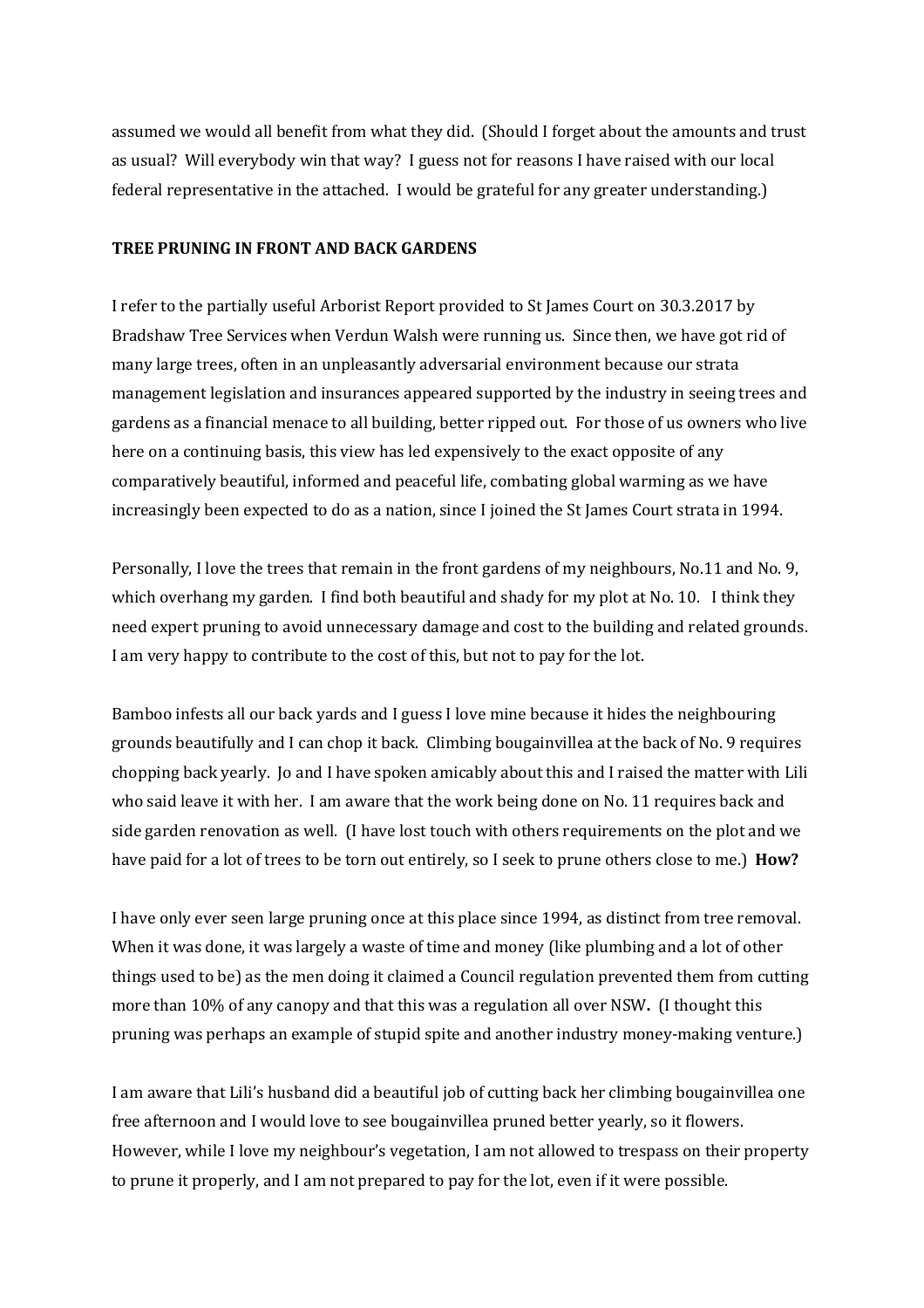I look forward to any suggestions regarding all the above matters and refer you also to the recent related letter to Tanya Plibersek (ALP), our federal representative. You will note that Lord Mayor Clover Moore (Independent) has been recently re-elected to the City of Sydney and our state MP, Jamie Parker is Green. Even PM Scott Morrison speaks about the wonders of combating global warming now. I have been trying to find out more to do something about it alone or as a pig ignorant member of the Strata Committee since 1994 so am a little jaded. On the other hand, I managed to write the attached and related letter about all the matters above to Tanya Plibersek. I hope some of you read it far enough to see the increasing inequality and loss of financial control that has worried me since the 1980s. The rich get richer and the poor get poorer faster now. I would rather be part of the solution than the problem in strata. How?

Looking forward to any answers at the next meeting which I am always happy to have at my place (No. 10) so that any people interested may actually see some issues of which I now speak.

Carol O'Donnell, St James Court, 10/11 Rosebank St., Glebe, Sydney 2037

### WORKING WITH THE ARMY AND OTHERS TO PLAN A GOOD DEATH FOR ME

#### Hi Mario

As I explained to your predecessor, who emailed me after my first of two submissions to your Royal Commission, making my submission did not upset me, so I saw no reason to call on him further. He thanked me and closed the file.

However, hearing from you after my second submission makes me think that it would be useful to meet somebody from your organization **if our discussion won't cost me money**, and also gives me further ideas in pursuit of my own version of a good death.

At the age of 75 I am naturally seeking to avoid a long period of unpleasant decline before I die and would rather die before it. **Do you know of any doctors or others who would provide a pleasantly state assisted death, when I think I require it, for example?**

The two things I find most destructive of pleasure in my life are the normal disabilities of living a long time and new forms of technology which we are all increasingly required to use, and which I hate. I attach a recent discussion with friends below. My two submissions to the Royal Commissions are again attached.

Somebody from your organization would be welcome to visit me at my address outlined later below, **if I am not charged for the privilege,** to discuss any matters raised and related to our respective views of death planning.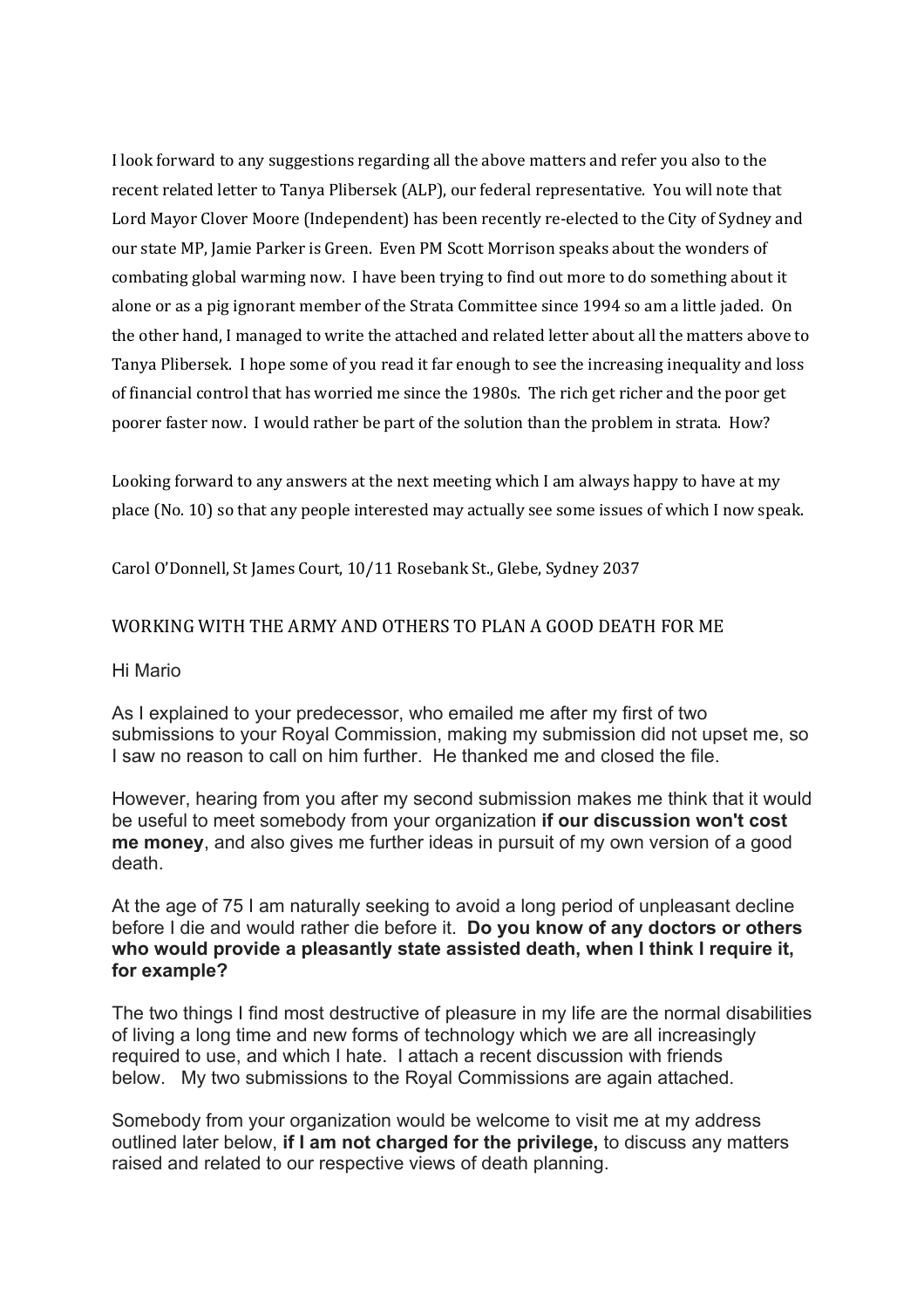Thanks for your interest in these matters of great import to me. Cheers, Carol O'Donnell, St James Court, 10/11 Rosebank St., Glebe, Sydney 2037

As I wrote to friends recently:

I hope you are enjoying Xmas wherever you are. I write because we won't see each other for a while and I hope you are enjoying your own developments. (I note we are all getting richer in the rich world under covid, at least on paper, so the new normal may never end.)

In case you or anyone else you know is interested in these matters before the 2022 elections etc. I send the attached files on domestic violence and housing to the current Royal Commissions - into disability; and into defense and veteran suicide.

It was strange that I sent them the day before Clover Moore was returned to office and since the light rail, trains, buses and ferries were all on strike while manufacturing is rebuilding, I bought a bike. I promptly fell off twice, thus suffering very painful buyer's remorse for a stupid idea. (Even when young I was nervously clumsy and without gearing. Falls are the greatest killers of the old. I spent almost a week in bed and in pain. What was I thinking?)

Hi Norm Are we going walking Saturday or Sunday? (I forget which and will text you later.)

On another matter entirely, my webmaster is doing stand-up comedy in Noosa. It made me wonder if your son is into stand-up comedy. Buz (son of a doctor from Afghanistan) asked me what I thought of his stand-up on u-tube and as an amateur psychologist I gave the answer below. I am wondering how you respond to stand-up humour. Any views you have would be very welcome. Cheers Carol

Hi Buz

I made two Tropfest films f**or 2006**, before the iphone really hit us. However, somebody told me later they had seen them on utube and showed me how to find them and there they were. I haven't looked at them since but have my own 2x 8 minute copies entitled Losing It (about pregnancy) and Meet the New Professionals (about mental health). All I did was be a writer and a student called Peter Van Vliet did the technical lot. We had him and other students as actors. Professor George Rubin of Westmead kindly agreed to play the doctor. Everything describing such forward directions from my view is in the last chapter of my autobiog Power Loving.- Travelling Grandma. I guess the birthday letter to Tanya Plibersek is now trying to get some political traction for the educational or other views in Power Loving.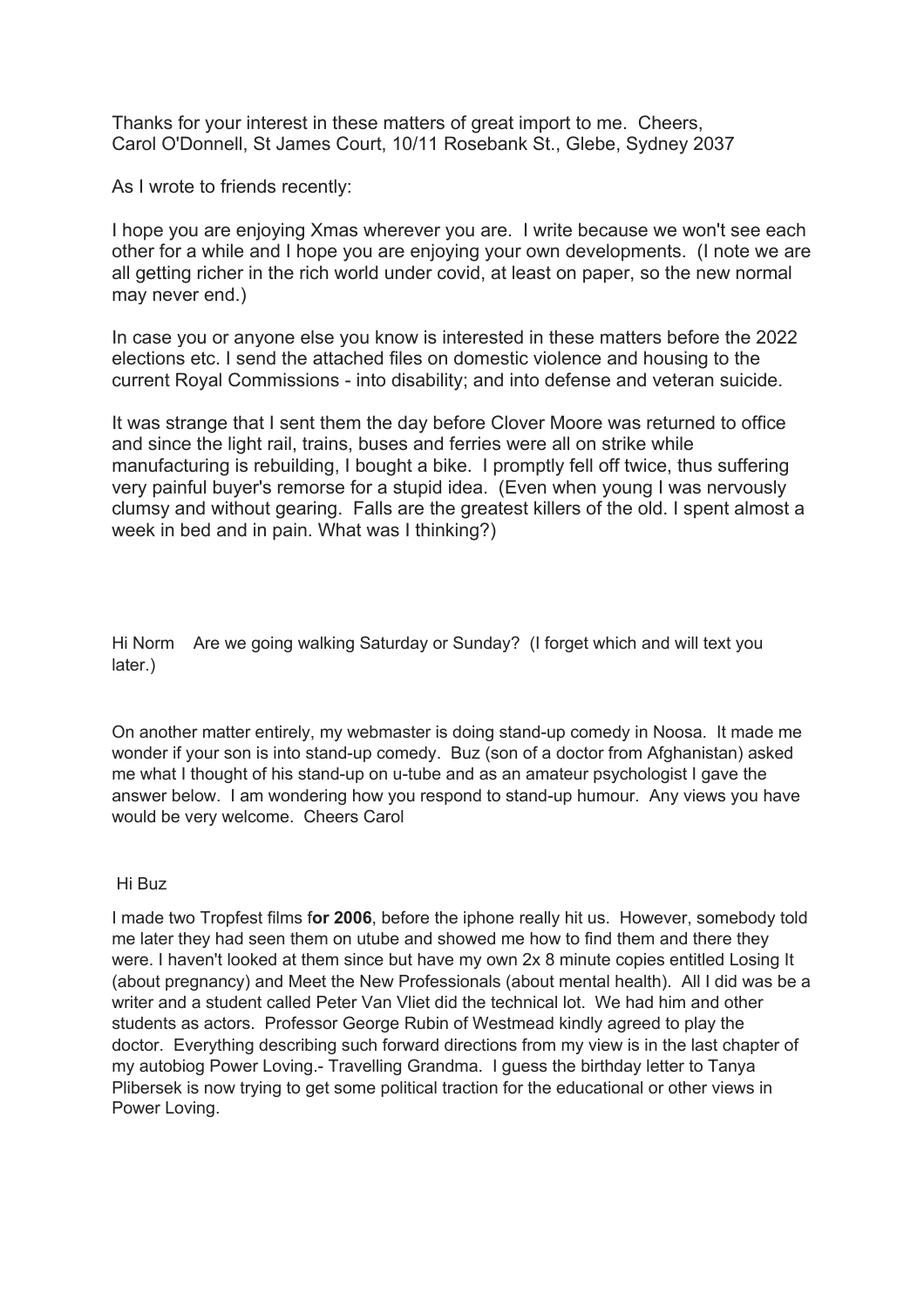Re your performance on open mic. stand-up at Noosa, I hugely admire the practice of standup partly because I know I would never have the courage or capacity to do it. I have never been cool or well timed enough and my memory and confidence in my performance are far too poor for it. In my younger days there was only really preaching or lecturing or debating or toast-masters but stand-up was a purely amateur and largely male game of joke telling, usually aimed between mates with shared cultural values. I work best as a semi-serious writer and can remember only about five jokes, because they have struck some lasting chord of significance for me. (e.g. What's the difference between herpes and true love? With herpes, it's forever.) However, I remember that in my collective housing in Glebe in the 1980s, Commonwealth and state bureaucrats and other friends occasionally played a circle game where each person had to tell a joke. The other people in the circle then had to shout out whether the joke was sexist, racist or merely bawdy. They then had to explain why they made the assessment and the joker got to reply. (We were a heterosexual company I guess because nobody told gay jokes.) I have forgotten nearly all the jokes I heard and God knows I've heard a lot. I've also read a lot of Freud on them, etc. etc. etc.

I think humour often rests on assumed and shared knowledge which is often also subversive of a dominant ideology and way of life. In an international culture, humour can often cross a huge number of boundaries too, in my experience. After all, I guess we have all had, to greater or lesser extents, that special relationship with New York and California in one way or another at least since Disney and The Mickey Mouse Club began. (Blame it also mainly on Jews as outsiders who didn't want to be lawyers?)

I thought your jokes were more like Dad jokes than a more dedicated and self-mining standup comic might produce, but I think that is good too because there is too much professionalization in a world which destroys communities and confidence in enjoyment beside the increasingly expected professional advance to get money or more of it. I like the general joke about Australia having too many rules when you have been born in Afghanistan and was fascinated by the joke about the policeman replying 'Oh' when he asked what you did and you said you were a web developer. (Shared knowledge I don't share?) I would think 'The Abdullahs' might be a good name for a group. It seems to me good if your kids or their friends helped you find some of your jokes. Anything to lighten dad up internationally?

Like enjoying open night ukelele, or other music or poetry nights I guess, you can choose to practice as little or as much as you like but professionalism in that particular field is not really the name of the social learning game, or everybody can easily lose with a few exceptions. Sadly I remain, however, a puritanical intellectual at heart, cloistered in old age and hugely admiring my version of excellence on the TV, etc. (I've been Ayn Randed/ Nearly branded a Communist, cos I'm left handed/ That's the hand they use/ Well never mind. (Paul Simon and his more driven ilk will rightly go on touching global hearts very deeply for a very long while I guess.)

Re advertising, I find myself loathing US advertising often, much more than Australian advertising which picks up on some more shared global or related meaning. I remember when Telstra did 'No-one's far from anyone any more' when they did their Xmas phone calls all over the world on birthdays, etc. and the US businessman saying sadly over the phone